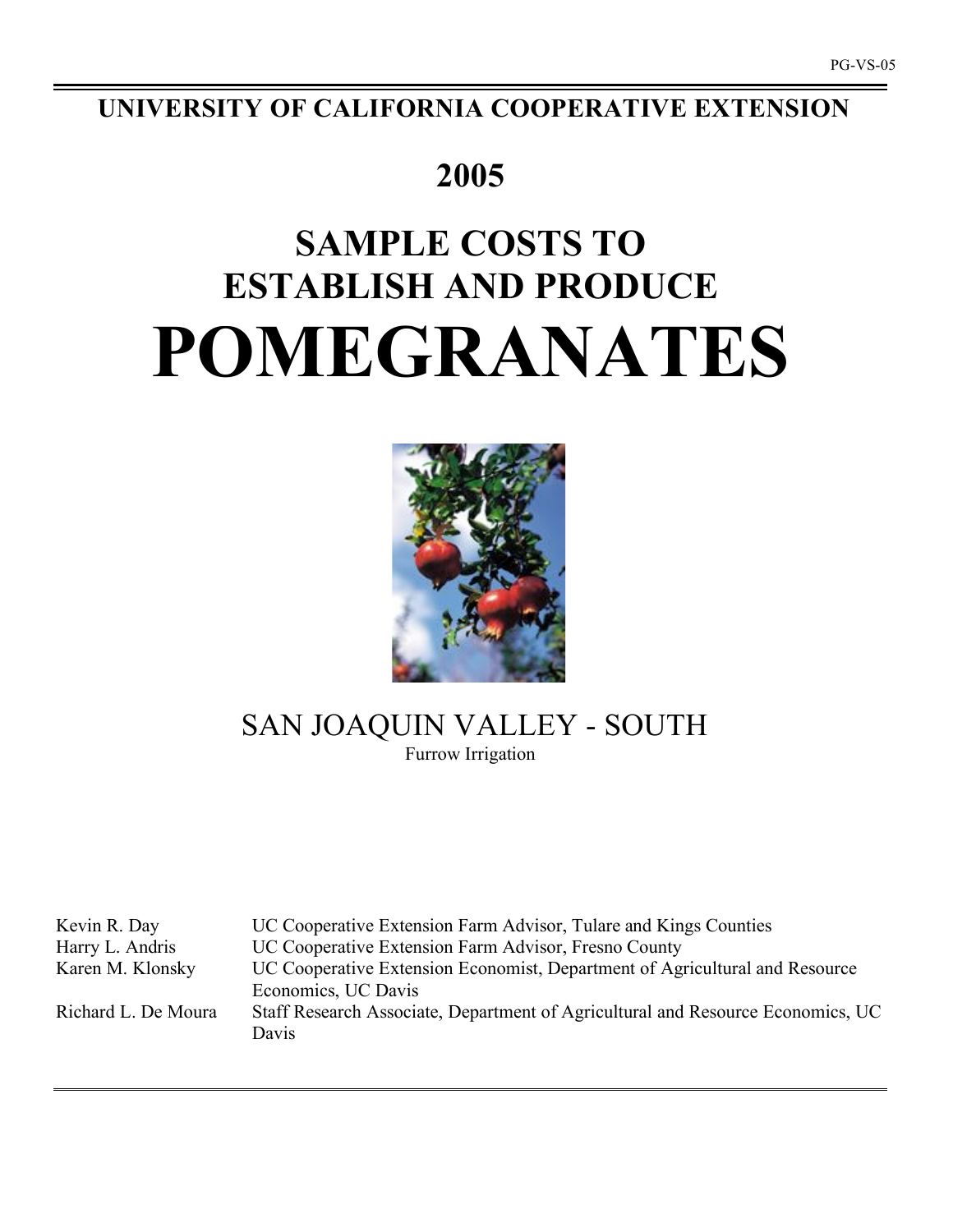## **UNIVERSITY OF CALIFORNIA COOPERATIVE EXTENSION**

## **SAMPLE COSTS TO ESTABLISH AND PRODUCE POMEGRANATES San Joaquin Valley -2005**

## STUDY CONTENTS

| <b>REFERENCES.</b> |  |
|--------------------|--|
|                    |  |
|                    |  |
|                    |  |
|                    |  |
|                    |  |
|                    |  |
|                    |  |
|                    |  |
|                    |  |
|                    |  |

University of California and the United States Department of Agriculture, Risk Management Agency, Cooperating

## **INTRODUCTION**

Sample costs to establish an orchard and produce pomegranates in the southern San Joaquin Valley are presented in this study. This study is intended as a guide only, and can be used to make production decisions, determine potential returns, prepare budgets and evaluate production loans. The production practices described in this study are those considered typical for growing pomegranates in the San Joaquin Valley, but they will not apply to every situation. Sample costs for labor, materials, equipment and custom services are based on current figures. A blank column, "Your Costs", in Tables 3 and 4 is provided to enter your farm costs.

The hypothetical farm operation, production practices, overhead, and calculations are described under the assumptions. For additional information or an explanation of the calculations used in the study, call the Department of Agricultural and Resource Economics, University of California, Davis, (530) 752-3589 or your local UC Cooperative Extension office.

Sample Cost of Production Studies for many commodities can be downloaded at http://coststudies.ucdavis.edu, requested through the Department of Agricultural and Resource Economics, UC Davis, (530) 752-4424 or obtained from the local county UC Cooperative Extension offices. Some archived studies are also available on the website.

The University of California does not discriminate in any of its policies, procedures or practices. The university is an affirmative action/equal opportunity employer.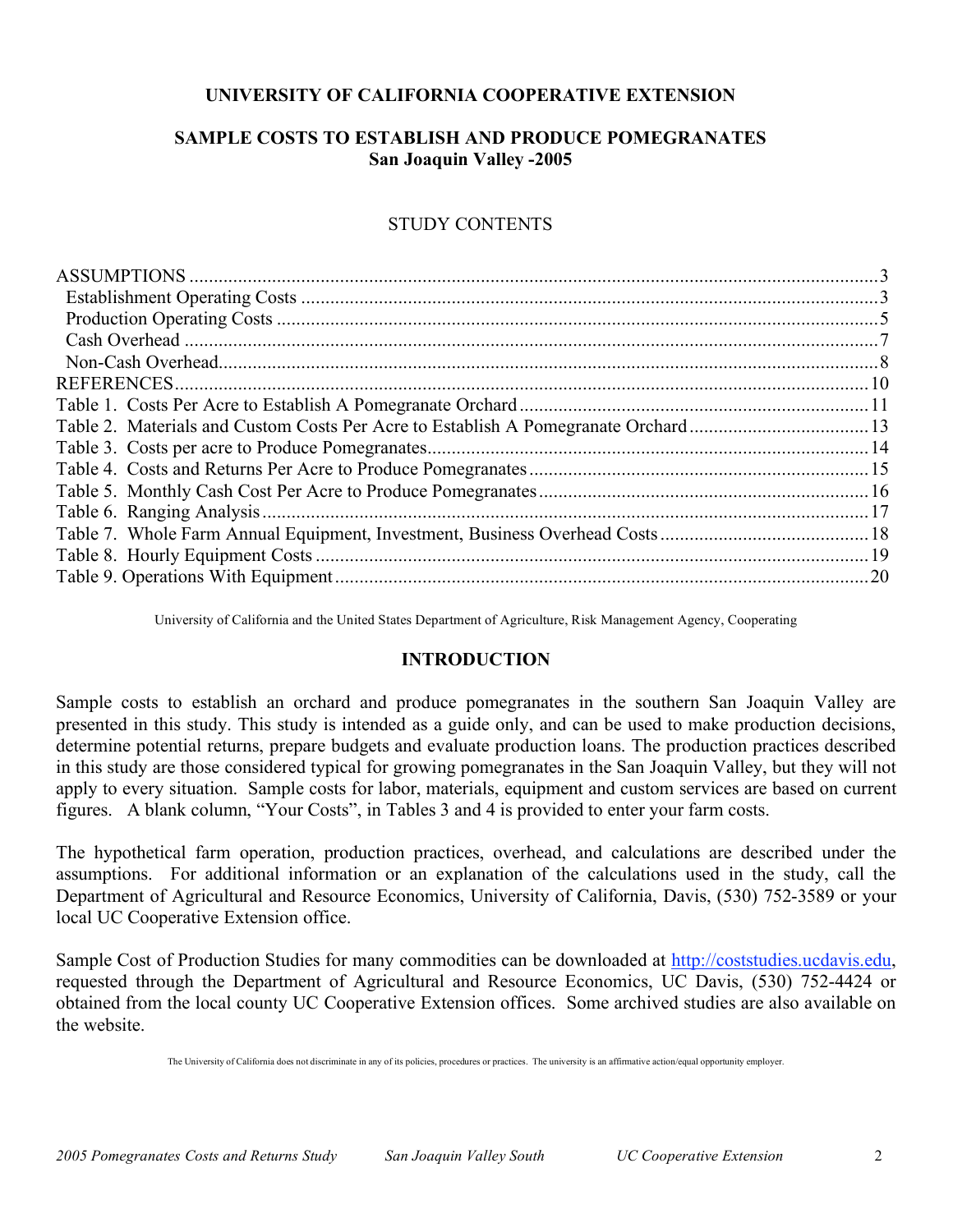### **ASSUMPTIONS**

The assumptions refer to Tables 1 to 9 and pertain to sample costs to establish and produce pomegranates in the southern San Joaquin Valley. The cultural practices shown represent production operations and materials considered typical of a well-managed orchard in the region. Costs, materials, and practices in this study will not apply to all farms. Timing of and types of cultural practices will vary among growers within the region and from season to season due to variables such as variety, weather, soil, and insect and disease pressure. **The use of trade names and cultural practices in this report does not constitute an endorsement or recommendation by the University of California nor is any criticism implied by omission of other similar products or cultural practices.**

Land. The farm consists of 100 contiguous acres; 10 acres are being planted to pomegranates and will reach maturity in six to seven years. Other orchard and vine crops are grown on 85 acres; the remaining five acres are roads and farmstead. The owner farms the orchard.

## **Orchard Establishment Operating Costs**

Tables 1 and 2

**Site Preparation**. This orchard is established on ground that has been previously planted to other tree, field or row crops. The land is assumed to be deep, well drained, and either a class I or II soil. The orchard site allows for a uniform water flow (i.e. flood or furrow irrigation). Custom operators begin land preparation by slip plowing the soil profile to four to five feet deep in the tree row and subsoiling the middles four to five feet deep in order to break up any underlying hardpan or mix stratified soils that would affect root penetration and water infiltration. Following ripping and slip plowing, the ground is disked three times, then flood irrigated, laser leveled once and floated twice. For purposes of this report all land preparation is included in the first year costs.

**Trees.** No specific variety is grown in this study, but the common varieties grown in the region are Foothill Early, that is harvested beginning mid to late August, Early Wonderful that is harvested in early September and Wonderful, that is harvested beginning in mid to late September. The bareroot trees in this study are planted on an 18-foot X 18-foot (tree x row) spacing, 134 trees per acre. Some new plantings are being planted on closer spacings. The life of the orchard at the time of planting in this study is estimated to be 25 years.

**Plant**. Planting the orchard starts in January by marking tree sites, digging holes, planting, and pruning (headedback). Immediately after planting, berms are put up in the tree row. In the second year, 1% of the trees or two trees per acre are planted to replace dead and/or weak trees. The nursery furnishes these trees free and the grower incurs the replanting costs.

**Prune/Sucker**. In the first year, the new trees are topped (headedback) at planting and suckered in June. Regular pruning and suckering begins in January of the second year with additional suckering in June. Beginning in the third year, the January prunings and the June pruned suckers are placed in the row middles and shredded with the grower's equipment. Depending upon the amount of prunings produced, shredding may not be needed after every pruning or suckering. Pomegranates produce many suckers from the base of the tree and are removed to form a single trunk.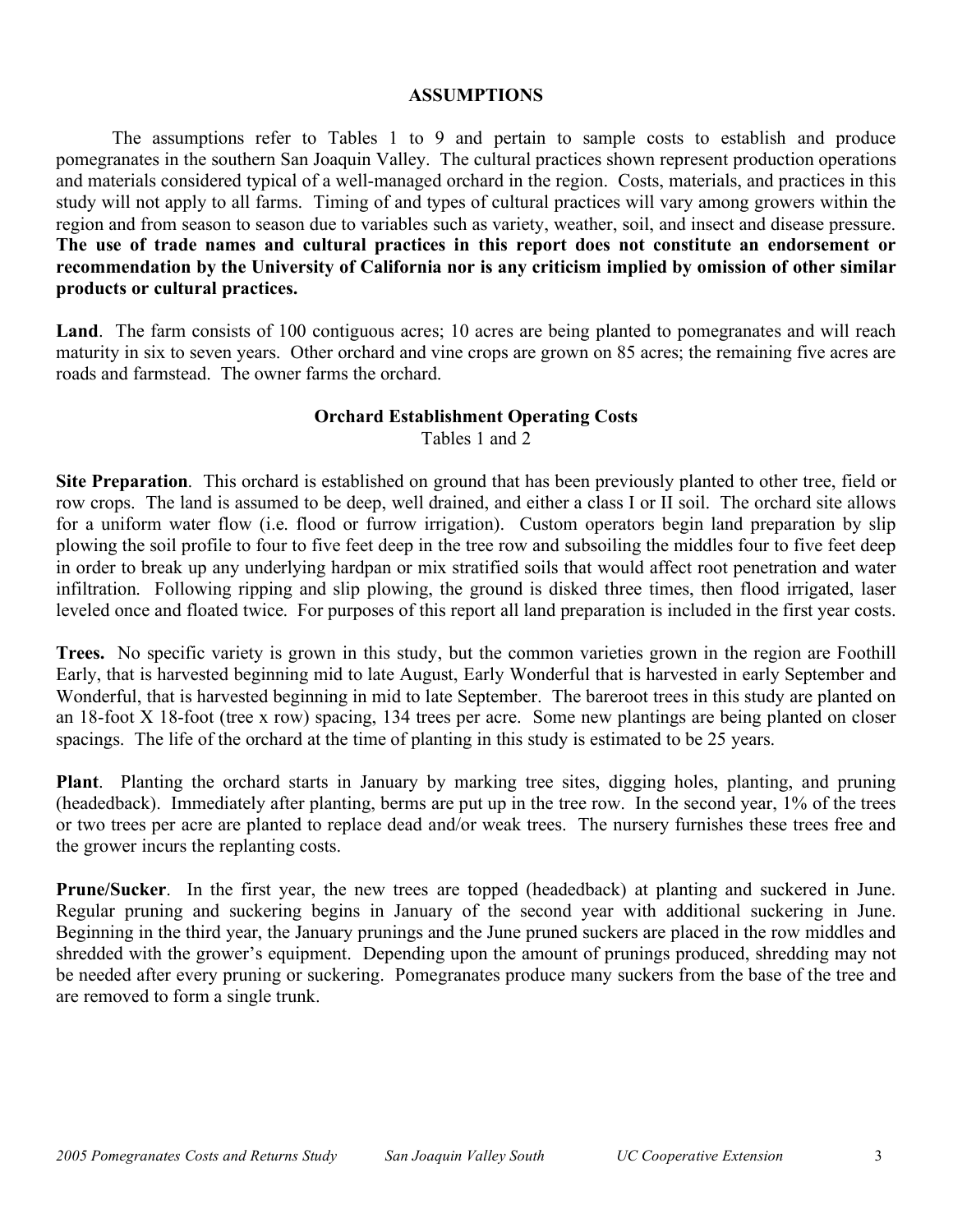**Irrigation**. Water costs include water at \$3.00 per acre-inch (\$36 per acre-foot) and irrigation labor at 1.0 hour per irrigation. Price per acre-foot for water will vary depending on the irrigation district, and/or various well characteristics, and other irrigation factors. Assuming 80% irrigation efficiency, the amount of water applied to the orchard during the establishment period is shown in Table A. Applied water values are substantially greater than the actual tree water requirement due to application inefficiency. In addition to the 10-acre inches applied the first year, 10 acre-inches were applied during land preparation after ripping to settle the ground.

Table A. Total Water Applied Acre-inches Year per Year 1 10.00 2 15.00 3 27.50 4 37.50 5 45.00

Water is delivered to the orchard from the well or district ditch through an underground pipe and flood valve system to furrows along the tree rows. No assumption is made about effective rainfall. If leveling costs will be excessive, pressurized irrigation systems should be considered which do not require leveling. Irrigation furrows are made with the grower's tractor and crowder implement after planting to establish a permanent tillage reduced irrigation system.

**Fertilization**. Nitrogen is the major nutrient required for proper tree growth and optimum yields. Nitrogen fertilizer (ammonium nitrate) is applied by hand during the first two years and the amount applied increases each year up to the fourth year. Beginning in the third year, the fertilizer is applied with the grower's tractor and a broadcast spreader that is furnished by the fertilizer dealer. Annual rates of Table B.

| actual N applied in this study are shown in Table B.                                     |      | Applied Nitrogen |
|------------------------------------------------------------------------------------------|------|------------------|
|                                                                                          |      | Pounds of        |
| <b>Pest Management.</b> The number of pesticides available for pomegranates is limited.  | Year | N/Acre           |
| Pesticides mentioned in the study are those commonly used.                               |      | 16.75            |
|                                                                                          |      | 26.80            |
| <i>Weeds</i> . The tree row (berm) is sprayed with Surflan immediately after the berm is |      | 44.22            |
|                                                                                          | $4+$ | 100.00           |
| made and again in January of the second year. Beginning in the third season the          |      |                  |

berms (tree row) are sprayed during the dormant season (January) with the preemergent herbicides, Goal and Surflan. The irrigation furrows (middles) are sprayed with Roundup four to six times per year – February, April, June, July, September. Five percent of the acreage is also spot sprayed in May and July with Roundup. The irrigation furrows are cleaned once each year with the grower's tractor and crowder or center sweeps.

*Insects.* Insects treated in this study beginning in the third year are mites (flat mite [*Brevipalpus lewisi*]), and worms (omnivorous leaf roller [*Platynola stultana*]). Lannate (or phosphate soap) is applied for aphid control in April. Dusting Sulfur (or wettable) for mite control is applied twice, once in May and once in June. Also, Dipel for worm control is applied in July. The grower makes all applications.

*Disease*. Not commonly affected by any serious diseases. They can and will get both *Botrytis* and *Alternaria* (heart rot), but there are currently no registered controls for either.

**Harvest**. Harvest starts in the third leaf. Harvest costs will vary according to yield. The crop is harvested by hand and hauled to the packing shed for cooling, storing, and selling. Crew sizes will vary, but a crew of 10 is assumed in this study for the third and fourth years with the grower furnishing one tractor with a bin trailer. Thereafter, a crew of 20 is assumed and the grower furnishes two tractors and two bin trailers.

|      | Table C. Annual Pomegranate Yield |
|------|-----------------------------------|
| Year | *Boxes/acre                       |
| 3    | 75                                |
| 4    | 150                               |
| 5    | 225                               |
| 6+   | 300                               |
|      |                                   |

 $*$ Boxes = 28 lbs.

## **Yields and Returns**. Although Pomegranates begin bearing an economic

crop in the third year after planting, yield maturity is not reached until the sixth year. Typical annual yields for the common varieties are shown in Table C.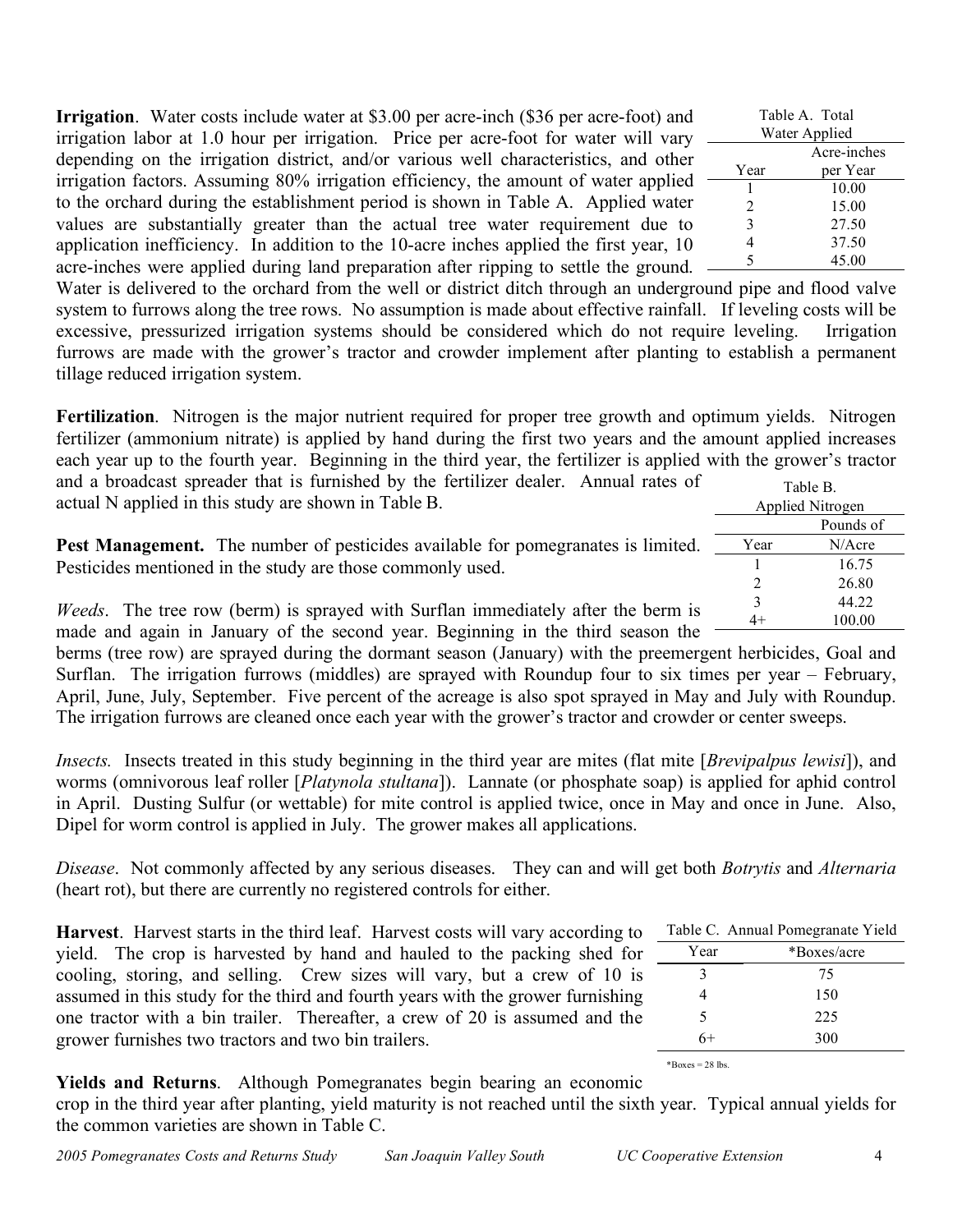## **Production Cultural Operating Costs – Mature Trees**

**Prune & Sucker**. Pruning and suckering are done by hand in the winter months, January. The prunings are placed in the middles and shredded by the grower. The trees are suckered again in June and depending upon how many suckers are removed, shredding may be needed. For this study, it is assumed that shredding is needed. In some areas, growers summer prune along with the suckering. After which the prunings are shredded

**Irrigation**. The cost includes water pumping or district costs at \$3.25 per acre-inch (\$39 per acre-foot) and irrigation labor at one hour per acre per irrigation. Price per acre-foot for water will vary depending on the irrigation district, and/or various well characteristics, and other irrigation factors. The irrigation period is typically from April through early September. The trees are irrigated a total of 9 times (1X each in April, May, September and 2X in June, July, August). An irrigation may be needed in March for frost protection. The trees are assumed to have a seasonal consumptive water use of 36 acre-inches. Typically furrow irrigation is only 80% efficient so 45 acre-inches is applied to the orchard. Water is delivered to the orchard from the well or district ditch through an underground pipe and flood valve system to furrows along the tree rows. No assumption is made about effective rainfall.

**Fertilization.** Nitrogen (N) fertilizer is applied in March or April at 75-125 of N per acre. The grower spreads the fertilizer with a spreader furnished free by the fertilizer company.

*Leaf Sampling.* Leaf - tissue samples - sampling for nutritional analyses are not included in this study but should be taken in June or July and the fertilizers applied according to the recommendations.

**Pest Management.** For information on pesticides available, pest identification, monitoring, and management contact your UC Cooperative Extension Farm Advisor or local Pest Control Adviser. For information and pesticide use permits, contact the local county Agricultural Commissioner's office. **Pesticides mentioned in this study are used to calculate rates and costs. Although growers commonly use the pesticides mentioned, other pesticides may be available.** Materials for pomegranates are limited. Adjuvants are recommended for use with many pesticides for effective control, but the adjuvants and their costs are not included in this study. Pesticide costs may vary by location, brand, and grower volume. Pesticide costs in this study are taken from a single dealer and shown as full retail.

*Pest Control Adviser (PCA).* Written recommendations are required for many commercially applied pesticides and are written by licensed pest control advisers. In addition the PCA will monitor the field for agronomic problems including pests, diseases, and nutritional status. Growers may hire private PCA's or receive the service as part of a service agreement with an agricultural chemical and fertilizer company. The grower has a full service agreement with the company.

*Weed*. Weeds are controlled in the tree rows (berm) during the winter (January) with residual pre-emergence herbicides – Goal and Surflan combination. In May and July, the grower uses an ATV and sprayer to apply Roundup as a spot spray (weedy spots) in the tree row. Irrigation furrows made in the first year are cleaned once each year with the crowder or similar type implement. The weeds are controlled in the row middles (furrows) during the spring and summer – February, April, June, July, September – by chemical mowing (Roundup).

*Insects*. Insects treated in this study are mites (flat mite [*Brevipalpus lewisi*]), and worms (omnivorous leaf roller [*Platynola stultana*]). Lannate (or insecticidal soaps) is applied for aphid control in April or May and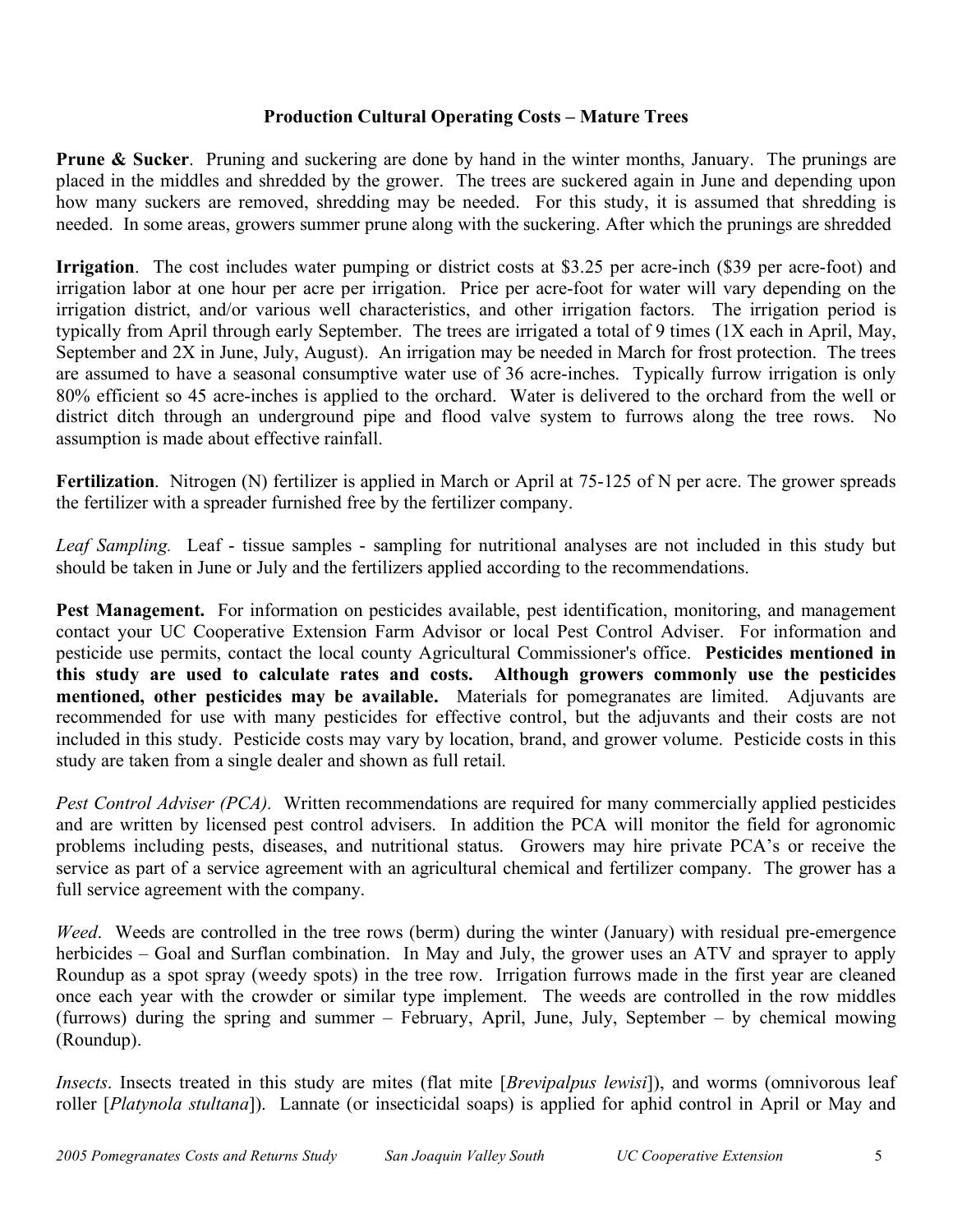Dusting Sulfur (or wettable) for mite control is applied twice by ground once in May and once in June. Also, Dipel for worm control is applied in July. The grower makes all applications.

*Diseases.* Not commonly affected by any serious diseases. They can and will get both *Botrytis* and *Alternaria* (heart rot), but there are currently no registered controls for either.

**Harvest**. The pomegranate orchard reaches full maturity in the sixth year. The harvests costs will vary according to yield. The grower's picking crew (20 pickers) using ladders and bags supplied by an independently owned and operated packing shed harvests the crop. The grower furnishes two tractors and trailers for moving the bins around the field. The picked fruit is placed into half-ton plastic or wooden field bins. The plastic field bins hold approximately 1,000 pounds of fruit, but in reality bins are filled to 800 to 900 pounds. Typically, the field packouts are in the 60% to 80% range, with 80% being used in this study. The fruit is hauled to the packing shed by a contract hauler for \$5.50 per bin. The shed packs, palletizes, cools and sells (10% of grower price) the fruit under a contract with the grower. Packing charges are assumed to be \$3.35 to \$3.50 per box. The crop is harvested two to three times (two times in this study) for the fresh fruit market.

**Yields**. Average annual yields for pomegranates are measured in boxes per acre. The weight of a box of pomegranates in this study is 28 pounds. An average annual yield over the remaining life of the orchard in this study is 300 boxes per acre. Average county yields for fresh market pomegranates are shown in Table D. The averages include all pomegranate varieties and orchards in various stages of production. Industry box sizes can vary and yield by box conversions will be required.

.

| Table D. Average County Yields for Pomegranates |                         |                |  |  |  |  |  |  |  |
|-------------------------------------------------|-------------------------|----------------|--|--|--|--|--|--|--|
| Year                                            | Tons/Acre $\frac{1}{2}$ | Boxes/Acre $2$ |  |  |  |  |  |  |  |
| 2000                                            | 498                     | 356            |  |  |  |  |  |  |  |
| 2001                                            | 5.67                    | 405            |  |  |  |  |  |  |  |
| 2002                                            | 3.86                    | 275            |  |  |  |  |  |  |  |
| 2003                                            | 4.62                    | 330            |  |  |  |  |  |  |  |
| 2004                                            | 4.66                    | 333            |  |  |  |  |  |  |  |

 $^{\underline{1}}$  Source: Ag Commissioner Crop Reports Fresno, Tulare  $^{\underline{2}}$  Boxes weigh 28 pounds

**Returns**. An estimated price of \$14.25 per 28-pound box is based on the Fresno and Tulare Counties' Ag Commissioner annual crop report over the last five years and is used in this study to determine income over a range of prices and yields. Return prices for fresh market pomegranates at different yields and prices are shown in Table 6. Although not considered in this study, growers may have the option to sell the culls or entire crop for juice. Currently, there is not a stable juice market and prices vary considerably between seasons.

**Pickup/ATV.** The study assumes a business use mileage of 150 miles per acre per year or 15,000 miles for the farm. The ATV is used for spot spraying and is included in those specific costs. Use of the ATV for monitoring the orchard and checking the irrigation is shown under the ATV operation and assumes a use of 3-hours per acre.

Labor. Labor rates of \$14.30 per hour for machine operators and \$9.65 for general labor includes payroll overhead of 43%. The basic hourly wages are \$10.00 for machine operators and \$6.75 for general labor. The overhead includes the employers' share of federal and California state payroll taxes, workers' compensation insurance for orchard/fruit crops (code 0016), and a percentage for other possible benefits. Workers' compensation costs will vary among growers, but for this study the cost is based upon the average industry final rate as of January 5, 2005 (California Department of Insurance). Labor for operations involving machinery are 20% higher than the operation time given in Table 3 to account for the extra labor involved in equipment set up, moving, maintenance, work breaks, and field repair.

Wages for management are not included as a cash cost. Any return above total costs is considered a return to management and risk. However, growers wanting to account for management may wish to add a fee. The manager makes all production decisions including cultural practices, action to be taken on pest management recommendations, and labor.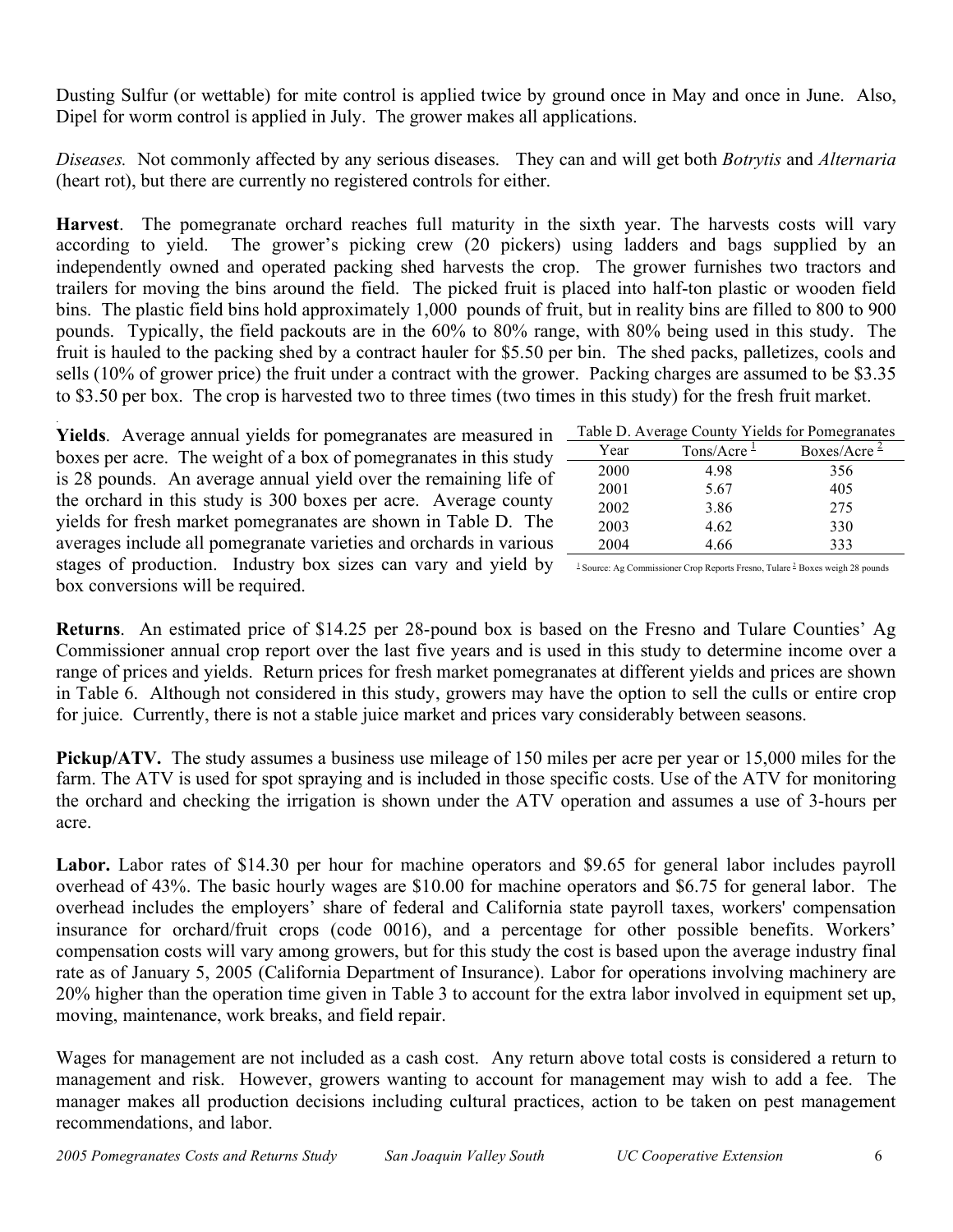**Equipment Operating Costs.** Repair costs are based on purchase price, annual hours of use, total hours of life, and repair coefficients formulated by American Society of Agricultural Engineers (ASAE). Fuel and lubrication costs are also determined by ASAE equations based on maximum Power Take Off (PTO) horsepower, and fuel type. Prices for on-farm delivery of diesel and gasoline are \$1.51 and \$2.05 per gallon, respectively. The cost includes a 2% local sales tax on diesel fuel and 8% sales tax on gasoline. Gasoline also includes federal and state excise tax, which are refundable for on-farm use when filing your income tax. The fuel, lube, and repair cost per acre for each operation in Table 3 is determined by multiplying the total hourly operating cost in Table 8 for each piece of equipment used for the selected operation by the hours per acre. Tractor time is 10% higher than implement time for a given operation to account for setup, travel and down time.

**Interest On Operating Capital.** Interest on operating capital is based on cash operating costs and is calculated monthly until harvest at a nominal rate of 7.65% per year. A nominal interest rate is the typical market cost of borrowed funds. The interest cost of post harvest operations is discounted back to the last harvest month using a negative interest charge.

**Risk.** Production risks should not be minimized. While this study makes every effort to model a production system based on typical, real world practices, it cannot fully represent financial, agronomic and market risks, which affect the profitability and economic viability.

## **Cash Overhead Costs**

Cash overhead consists of various cash expenses paid out during the year that are assigned to the whole farm and not to a particular operation. These costs include property taxes, interest on operating capital, office expense, liability and property insurance, sanitation services, equipment repairs, and management.

**Property Taxes.** Counties charge a base property tax rate of 1% on the assessed value of the property. In some counties special assessment districts exist and charge additional taxes on property including equipment, buildings, and improvements. For this study, county taxes are calculated as 1% of the average value of the property. Average value equals new cost plus salvage value divided by 2 on a per acre basis.

**Insurance.** Insurance for farm investments varies depending on the assets included and the amount of coverage. Property insurance provides coverage for property loss and is charged at 0.690% of the average value of the assets over their useful life. Liability insurance covers accidents on the farm and costs \$529 for the 100 acre farm or \$5.57 per producing acre ( 95 acres).

**Office Expense.** Office and business expenses are estimated at \$65.00 per producing acre (95 acres). These expenses include office supplies, telephones, bookkeeping, accounting, legal fees, shop and office utilities, and miscellaneous administrative charges. The cost is a general estimate and not based on any actual data.

**Sanitation Services.** Sanitation services provide double portable toilets, washbasins, soap, and towels for the orchard and cost the farm \$235 per month. The monthly service charge is an average of four to six California sanitation companies and locations. The cost includes delivery and 5 months of weekly service. The sanitation costs are estimated and not based on any specific data. Growers using contract labor may not have a cost because many labor contractors provide their own sanitation facilities.

**Management/Supervisor Salaries.** The grower farms the orchard; therefore no salaries are included for management. Returns above costs are considered a return to management.

**Investment Repairs.** Annual maintenance is calculated as two percent of the purchase price.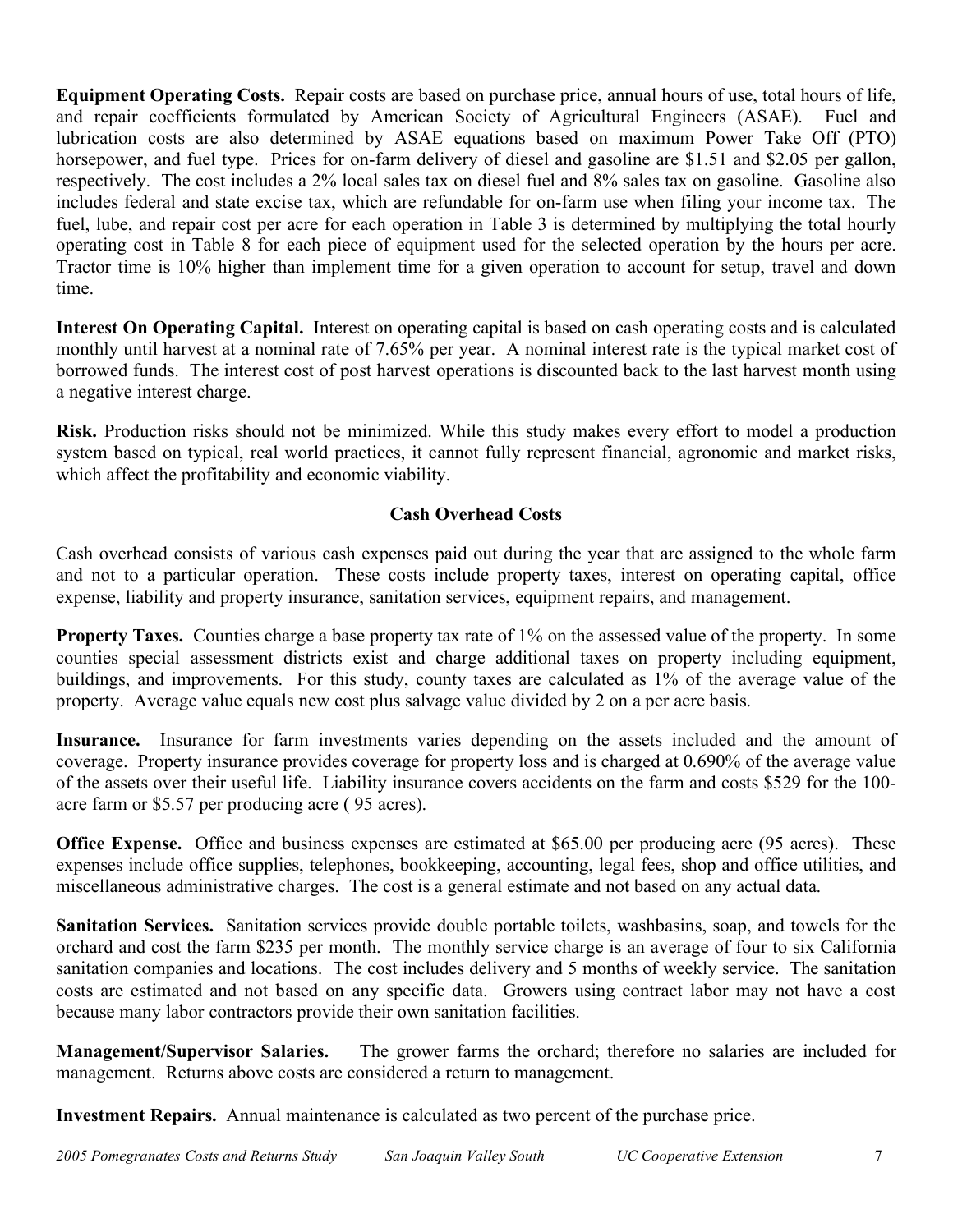## **Non-Cash Overhead**

Non-cash overhead is calculated as the capital recovery cost for equipment and other farm investments.

**Capital Recovery Costs.** Capital recovery cost is the annual depreciation and interest costs for a capital investment. It is the amount of money required each year to recover the difference between the purchase price and salvage value (unrecovered capital). It is equivalent to the annual payment on a loan for the investment with the down payment equal to the discounted salvage value. This is a more complex method of calculating ownership costs than straight-line depreciation and opportunity costs, but more accurately represents the annual costs of ownership because it takes the time value of money into account (Boehlje and Eidman). The formula for the calculation of the annual capital recovery costs is ((Purchase Price – Salvage Value) x Capital Recovery Factor) + (Salvage Value x Interest Rate).

*Salvage Value.* Salvage value is an estimate of the remaining value of an investment at the end of its useful life. For farm machinery (tractors and implements) the remaining value is a percentage of the new cost of the investment (Boehlje and Eidman). The percent remaining value is calculated from equations developed by the American Society of Agricultural Engineers (ASAE) based on equipment type and years of life. The life in years is estimated by dividing the wear out life, as given by ASAE by the annual hours of use in this operation. For other investments including irrigation systems, buildings, and miscellaneous equipment, the value at the end of its useful life is zero. The salvage value for land is the purchase price because land does not depreciate. The purchase price and salvage value for equipment and investments are shown in the tables.

*Capital Recovery Factor.* Capital recovery factor is the amortization factor or annual payment whose present value at compound interest is 1. The amortization factor is a table value that corresponds to the interest rate used and the life of the machine.

*Interest Rate.* The interest rate of 6.01% used to calculate capital recovery cost is the USDA-ERS's ten-year average of California's agricultural sector long-run rate of return to production assets from current income. It is used to reflect the long-term realized rate of return to these specialized resources that can only be used effectively in the agricultural sector.

**Establishment Cost.** Costs to establish the orchard are used to determine capital recovery expenses, depreciation, and interest on investment for the production years. Establishment cost is the sum of the costs for land preparation, planting, trees, cash overhead and production expenses for growing the trees through the first year that plums are harvested minus any returns from production. In Table 1, the Total Accumulated Net Cash Cost in the third year represents the establishment cost. For this study the cost is \$3,152 per producing acre or \$31,520 for the 10-acre orchard. The establishment cost is spread over the remaining 22 producing years of the 25 years of orchard life.

**Irrigation System.** For this study**,** the orchard is irrigated down furrows that are chemically mowed several times during the growing season. Water is delivered to the orchard from the district ditch or deep well and distributed to the orchard by way of underground mainlines and valves. The irrigation system is installed before the orchard is planted. The life of the irrigation system is estimated at 25 years. The irrigation system is considered an improvement to the property and is shown in the capital recovery sections in the tables. Pressurized (micro-sprinkler) systems may be used in some orchards, but the initial capital costs are higher.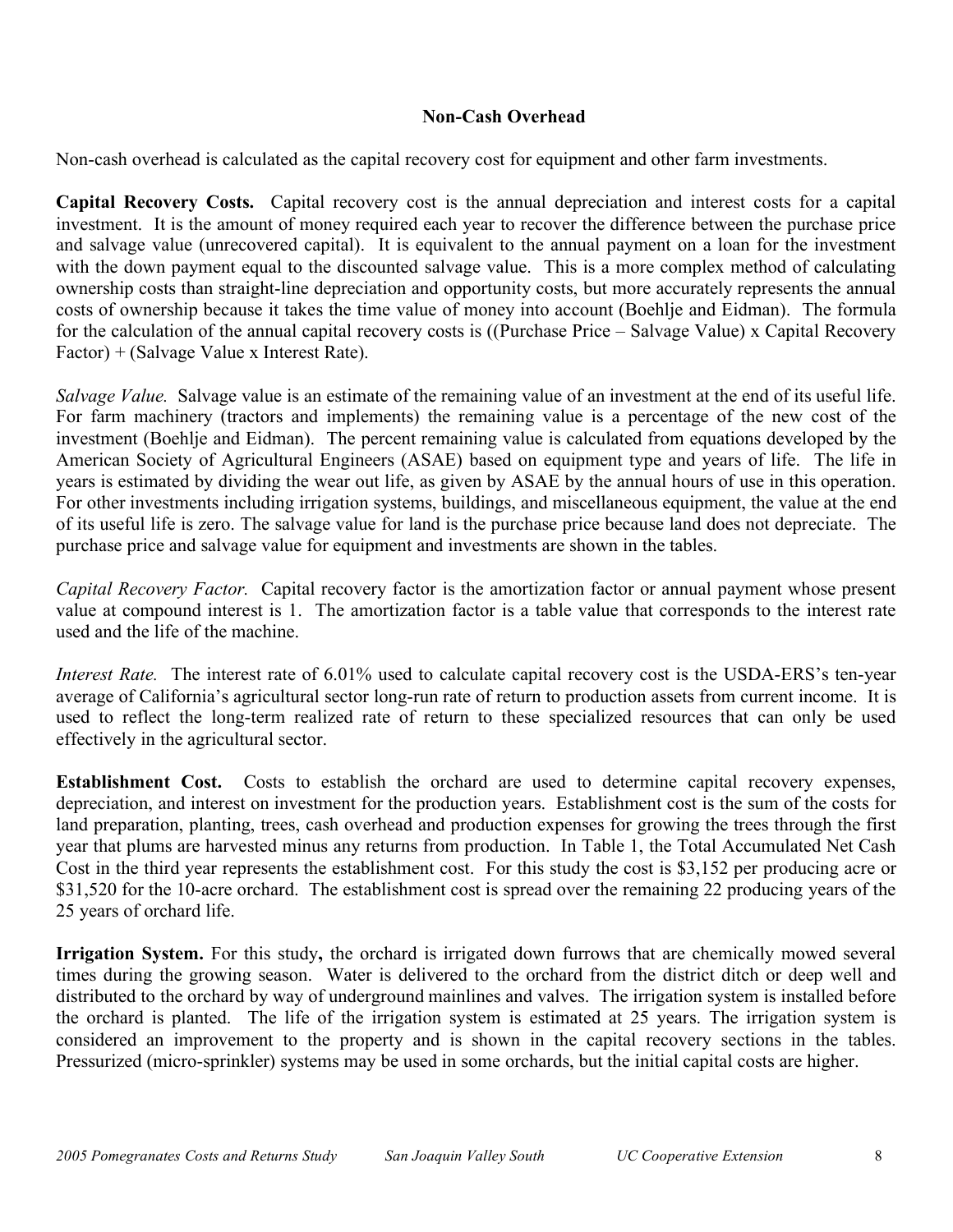Land. The orchard is established on ground previously planted to deciduous trees or vines. Field or row cropland costs range from \$2,000 to \$5,500 per acre (Trends in Ag and Land Lease Values). Land in this study is valued at \$3,750 per acre or \$3,947 per producing acre. Land values with tree crops (includes the tree value) range from \$4,500 to \$9,000 per acre.

**Building.** The buildings total 1,800 square feet and are metal building/buildings on a cement slab.

**Tools.** This includes shop tools, hand tools, and miscellaneous field tools such as pruning tools.

**Fuel Tanks.** Two 250-gallon fuel tanks using gravity feed are on metal stands. The tanks are setup in a cement containment pad that meets federal, state, and county regulations.

**Equipment.** Farm equipment is purchased new or used, but the study shows the current purchase price for new equipment. The new purchase price is adjusted to 60% to indicate a mix of new and used equipment. Annual ownership costs for equipment and other investments are shown in the Whole Farm Annual Equipment, Investment, and Business Overhead Costs table. Equipment costs are composed of three parts: non-cash overhead, cash overhead, and operating costs. Both of the overhead factors have been discussed in previous sections. The operating costs consist of repairs, fuel, and lubrication and are discussed under operating costs.

**Table Values.** Due to rounding, the totals may be slightly different from the sum of the components.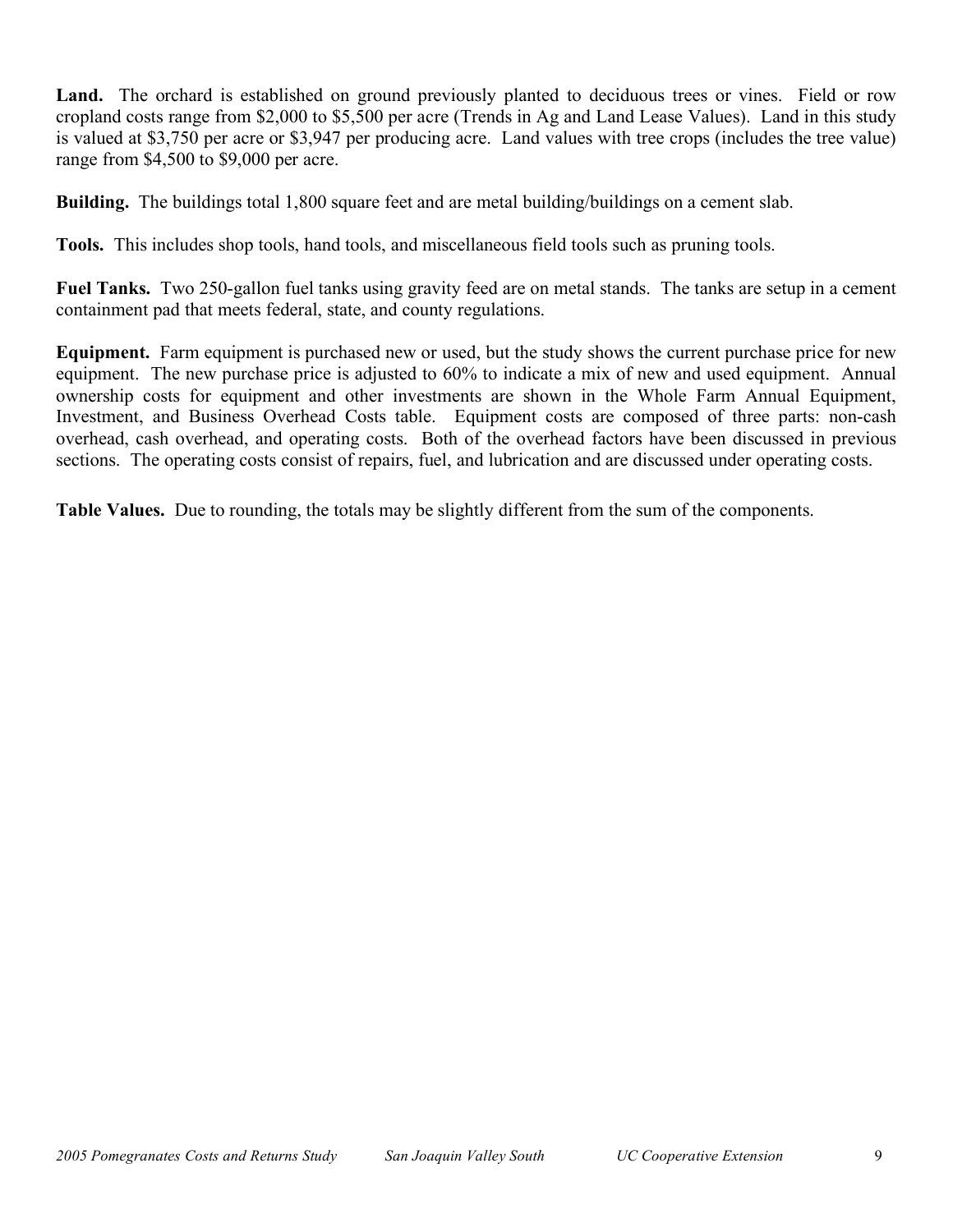#### **REFERENCES**

- Agricultural Commissioner. *Annual Crop Reports, Fresno* and *Tulare Counties, 1999 – 2003.* Ag Commissioner Office, Fresno, California and Ag Commissioner Office, Tulare, California.
- American Society of Agricultural Engineers. 1992. *American Society of Agricultural Engineers Standards Yearbook*. St. Joseph, MI.
- American Society of Farm Managers and Rural Appraisers. 2005. *Trends in Agricultural Land & Lease Values*. California Chapter of the American Society of Farms Managers and Rural Appraisers. Woodbridge, CA.
- Barker, Doug. 2005. *California Workers' Compensation Rating Data for Selected Agricultural Classifications as of January 1, 2005.* California Department of Insurance, Rate Regulation Branch.
- Boehlje, Michael D., and Vernon R. Eidman. 1984. *Farm Management*. John Wiley and Sons. New York, NY
- California State Automobile Association. 2005. *Gas Price Survey 2004.* AAA Public Affairs, San Francisco,
- California State Board of Equalization. *Fuel Tax Division Tax Rates*. Internet accessed January 2005. http://www.boe.ca.gov/sptaxprog/spftdrates.htm.
- Day, Kevin R., Harry L. Andris, Karen M. Klonsky, and Richard L. De Moura. 2004. *Sample Cost to Establish a Plume Orchard and Produce Plums, Southern San Joaquin Valley – 2004*. UC Cooperative Extension, University of California, Department of Agricultural and Resource Economics, Davis, CA.
- Doanes. 1984. *Facts and Figures for Farmers.* 1984. Doane Publishing, St. Louis, MO.
- Energy Information Administration. 2004. *Weekly Retail on Highway Diesel Prices*. Internet accessed January 2005. http://tonto.eis.doe.gov/oog/info/wohdp.
- Fulton, Allan, and Blake Sanden. 2001. *Site Evaluation and Soil Physical Modification*. Reprint provided by Blake Sanden UCCE Farm Advisor, Kern County.
- La Rue, J. F. Yoshikawa, B. Beede, and P. Thomas. 1981. *Sample Production Costs for Producing Pomegranates.* University of California Cooperative Extension, Tulare, Fresno, and Kings Counties.
- La Rue, J. F. Yoshikawa, B. Beede, and P. Thomas. 1981. *Sample Production Costs 1st to 4th Year Establishment Costs for Pomegranates.* University of California Cooperative Extension, Tulare, Fresno, and Kings Counties.
- United States Department of Agriculture-Economic Reporting Service. *Farm Financial Ratios Indicating Solvency and Profitability 1960 – 02, California*. 2002. Internet; accessed January 4, 2005. www.ers.usda.gov/data/farmbalancesheet/fbsdmu.htm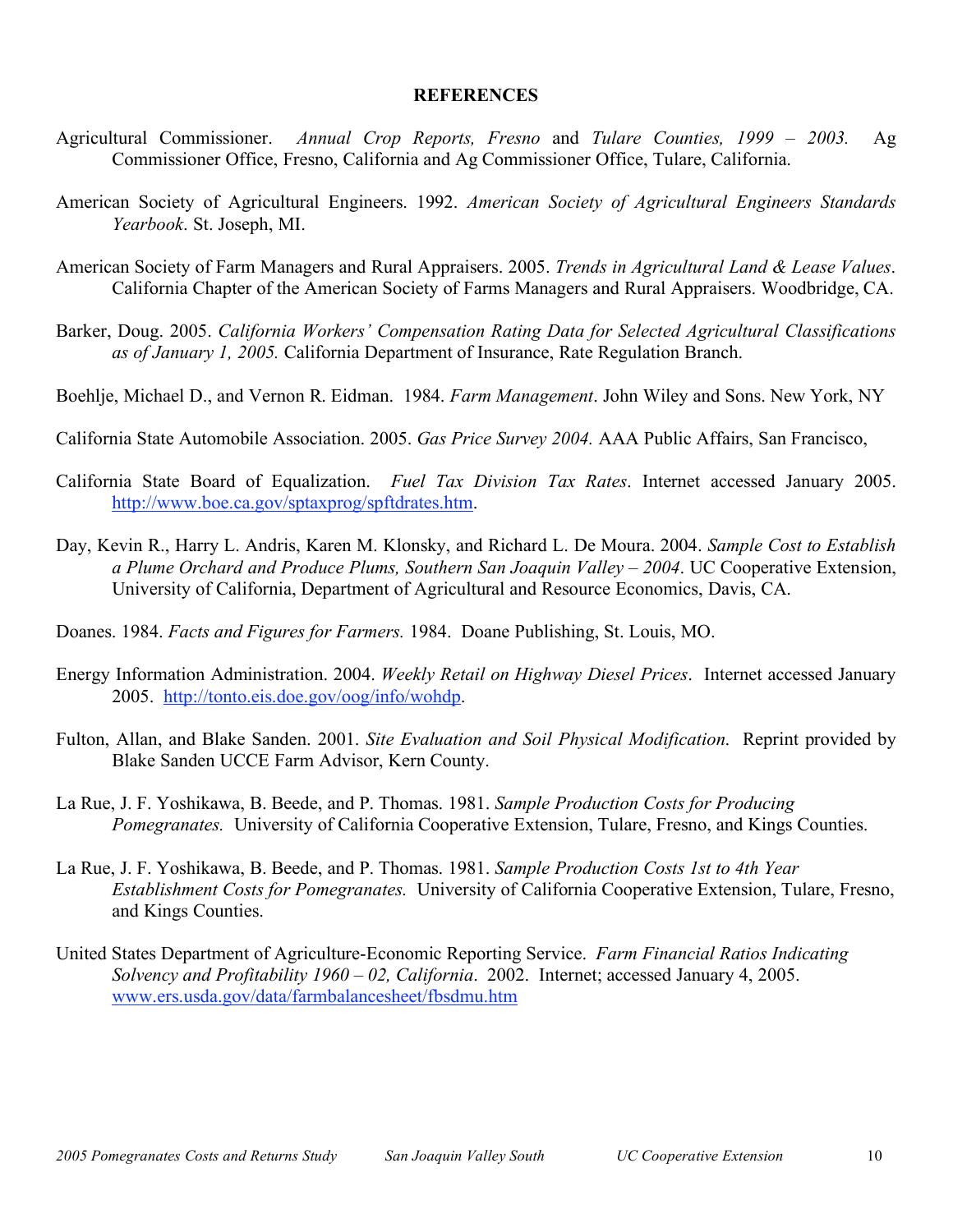#### UC COOPERATIVE EXTENSION **Table 1. SAMPLE COSTS PER ACRE TO ESTABLISH A PROMEGRANATE ORCHARD** SAN JOAQUIN VALLEY – South 2005

| Costs Per Acre                                              |       |       |                |                |                |
|-------------------------------------------------------------|-------|-------|----------------|----------------|----------------|
|                                                             | Year: | 1st   | 2nd            | 3rd            | 4th            |
| Yield: 28 Pound Boxes Per Acre                              |       |       |                | 75             | 150            |
| Planting Costs:                                             |       |       |                |                |                |
| Land Preparation: Slip Plow (Custom)                        |       | 350   |                |                |                |
| Land Preparation: Disc 3X (Custom)                          |       | 60    |                |                |                |
| Land Prep: Put Up Borders                                   |       | 6     |                |                |                |
| Irrigate: water & labor                                     |       | 54    |                |                |                |
| Land Preparation: Level (Custom)                            |       | 125   |                |                |                |
| Land Preparation: Float 2X (Custom)                         |       | 24    |                |                |                |
| Plant: Layout, Plant, Top Trees (Contract Labor)            |       | 67    | $\overline{c}$ |                |                |
| Trees: 134 Per Acre @ \$5/tree                              |       | 670   | 10             |                |                |
| TOTAL PLANTING COSTS                                        |       | 1,356 | 12             |                |                |
| Cultural Costs:                                             |       |       |                |                |                |
| Weed: Dormant Strip (Yr 1-2, Surflan. Yr 3+, Surflan, Goal) |       | 45    | 45             | 65             | 65             |
| Prune & Sucker Trees: (Winter)                              |       |       | 43             | 86             | 151            |
| Prune: Shred Prunings (Yr 3, 1X. Yr 4, 2X)                  |       |       |                | 10             | 26             |
| Weed: Spray Middles 5X (Yr 1, 4X) (Roundup)                 |       | 59    | 74             | 74             | 74             |
| Irrigation: Furrow Middles                                  |       | 4     | $\overline{4}$ | $\overline{4}$ | $\overline{4}$ |
| Irrigate 9X (water & labor)                                 |       | 114   | 136            | 176            | 209            |
| Insect: Aphid (Lannate)                                     |       |       |                | 39             | 39             |
| Sucker Trees (Summer)                                       |       | 11    | 22             | 43             | 43             |
| Fertilizer: N (46-0-0)                                      |       | 12    | 17             | 25             | 35             |
| Weed: Spot Spray (Roundup)                                  |       |       | 5              | 5              | 9              |
| Insect: Mites (Sulfur Dust)                                 |       |       |                | 38             | 38             |
| Insect: Worms (Dipel)                                       |       |       |                | 37             | 37             |
| Plant: Put Up Berms                                         |       | 6     |                |                |                |
| Pickup Truck Use                                            |       | 124   | 124            | 124            | 124            |
| <b>ATV</b>                                                  |       | 55    | 55             | 55             | 55             |
| TOTAL CULTURAL COSTS                                        |       | 430   | 525            | 781            | 909            |
| Harvest Costs:                                              |       |       |                |                |                |
| Pick Fruit                                                  |       |       |                | 87             | 176            |
| Haul to Shed                                                |       |       |                | 16             | 38             |
| Pack Fruit                                                  |       |       |                | 263            | 525            |
| Sell                                                        |       |       |                | 107            | 214            |
| TOTAL HARVEST COSTS                                         |       |       |                | 473            | 953            |
| Interest On Operating Capital @ 7.65%                       |       | 116   | 20             | 34             | 44             |
| TOTAL OPERATING COSTS/ACRE                                  |       | 1,902 | 557            | 1,288          | 1,906          |
| Cash Overhead Costs:                                        |       |       |                |                |                |
| Office Expense                                              |       | 65    | 65             | 65             | 65             |
| Liability Insurance                                         |       | 6     | 6              | 6              | 6              |
| <b>Sanitation Fees</b>                                      |       | 12    | 12             | 12             | 12             |
| <b>Property Taxes</b>                                       |       | 48    | 48             | 48             | 49             |
| Property Insurance                                          |       | 6     | 6              | 6              | 6              |
| <b>Investment Repairs</b>                                   |       | 21    | 21             | 21             | 21             |
| TOTAL CASH OVERHEAD COSTS                                   |       | 158   | 158            | 158            | 159            |
|                                                             |       |       |                |                |                |
| TOTAL CASH COSTS/ACRE<br>INCOME/ACRE FROM PRODUCTION        |       | 2,060 | 715            | 1,446<br>1,069 | 2,065<br>2,138 |
| NET CASH COSTS/ACRE FOR THE YEAR                            |       | 2,060 | 715            | 377            |                |
| PROFIT/ACRE ABOVE CASH COSTS                                |       |       |                |                | 73             |
|                                                             |       |       |                |                |                |
| ACCUMULATED NET CASH COSTS/ACRE                             |       | 2,060 | 2,775          | 3,152          | 3,080          |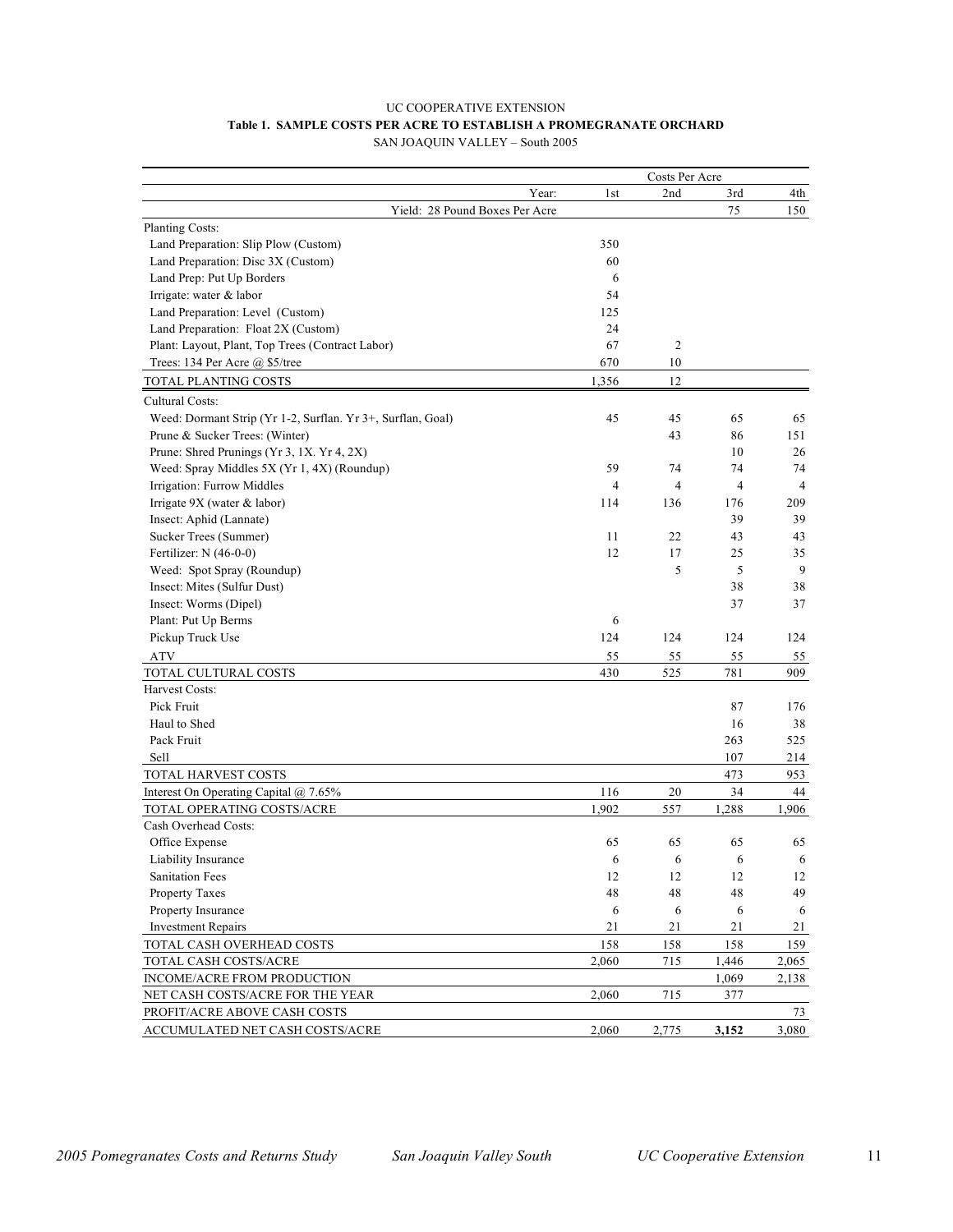#### UC COOPERATIVE EXTENSION Table 1. continued

|                                   |      |       | Costs Per Acre |          |          |
|-----------------------------------|------|-------|----------------|----------|----------|
|                                   | Year | 1st   | 2nd            | 3rd      | 4th      |
| Yield: 28 Pound Boxes Per Acre    |      |       |                | 75       | 150      |
| Capital Recovery Cost:            |      |       |                |          |          |
| Shop Building                     |      | 41    | 41             | 41       | 41       |
| Land                              |      | 237   | 237            | 237      | 237      |
| Fuel Tank & Pump                  |      | 3     | 3              | 3        | 3        |
| Shop Tools                        |      | 12    | 12             | 12       | 12       |
| Furrow Irrigation System          |      | 34    | 34             | 34       | 34       |
| Equipment                         |      | 56    | 56             | 81       | 75       |
| TOTAL NON-CASH OVERHEAD COST/ACRE |      | 383   | 383            | 408      | 402      |
| TOTAL COST/ACRE FOR THE YEAR      |      | 2.443 | 1.098          | 1.854    | 2,467    |
| INCOME/ACRE FROM PRODUCTION       |      |       |                | 1.069    | 2,138    |
| TOTAL NET COST/ACRE FOR THE YEAR  |      | 2.443 | 1,098          | 785      | 330      |
| NET PROFIT/ACRE ABOVE TOTAL COST  |      |       |                | $\theta$ | $\theta$ |
| TOTAL ACCUMULATED NET COST/ACRE   |      | 2.443 | 3,541          | 4,326    | 4,656    |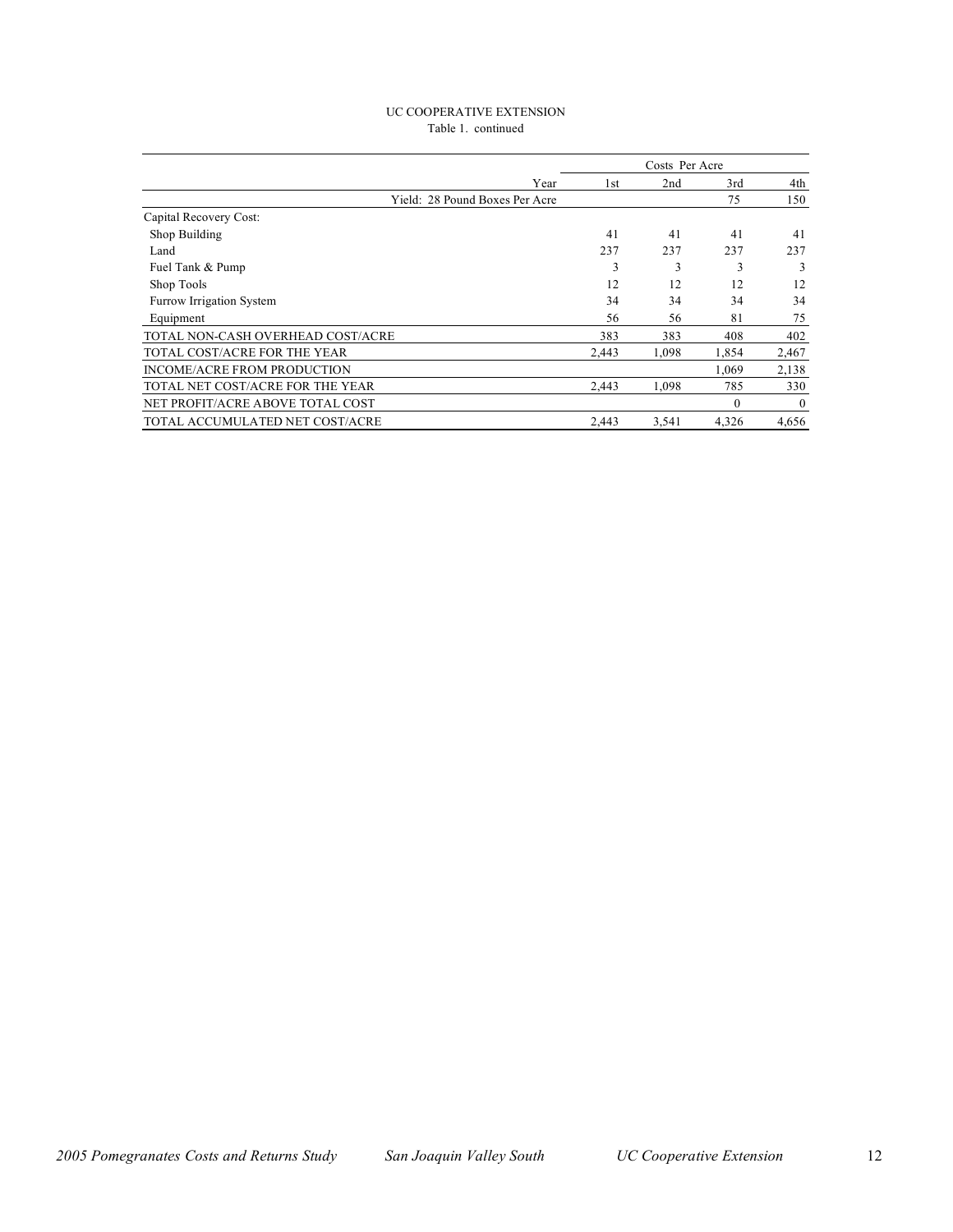## UC COOPERATIVE EXTENSION **Table 2. MATERIALS AND CUSTOM WORK COSTS PER ACRE - ESTABLISHMENT YEARS**

SAN JOAQUIN VALLEY – South 2005

|                                   |                |         | Year 1 |                  | Year 2 |                  | Year 3                |                  | Year 4 |                  |
|-----------------------------------|----------------|---------|--------|------------------|--------|------------------|-----------------------|------------------|--------|------------------|
|                                   |                |         |        |                  |        |                  | <b>Total Per Acre</b> |                  |        |                  |
|                                   | Unit           | \$/Unit | units  | \$               | units  | \$               | units                 | \$               | units  | $\mathbb{S}$     |
| OPERATING COSTS                   |                |         |        |                  |        |                  |                       |                  |        |                  |
| Custom:                           |                |         |        |                  |        |                  |                       |                  |        |                  |
| Slip Plow                         | acre           | 350.00  | 1.00   | 350              |        | $\boldsymbol{0}$ |                       | $\boldsymbol{0}$ |        | $\boldsymbol{0}$ |
| Disk                              | acre           | 20.00   | 3.00   | 60               |        | $\mathbf{0}$     |                       | $\mathbf{0}$     |        | $\bf{0}$         |
| Fumigate-Solid, Methyl Bromide    |                |         |        |                  |        | $\mathbf{0}$     |                       | $\boldsymbol{0}$ |        | $\boldsymbol{0}$ |
| Laser Level                       | acre           | 125.00  | 1.00   | 125              |        | $\boldsymbol{0}$ |                       | $\boldsymbol{0}$ |        | $\boldsymbol{0}$ |
| Float                             | acre           | 12.00   | 2.00   | 24               |        | $\mathbf{0}$     |                       | $\mathbf{0}$     |        | $\boldsymbol{0}$ |
| Layout, Plant, Top                | tree           | 0.50    | 134.00 | 67               |        | $\boldsymbol{0}$ |                       | $\mathbf{0}$     |        | $\boldsymbol{0}$ |
| Replant                           | tree           | 1.00    |        | $\mathbf{0}$     | 2.00   | $\overline{2}$   |                       | $\mathbf{0}$     |        | $\mathbf{0}$     |
| Ground Application (Dust)         | 1 <sub>b</sub> | 0.35    |        | $\boldsymbol{0}$ |        | $\boldsymbol{0}$ |                       | $\mathbf{0}$     | 0.00   | $\boldsymbol{0}$ |
| Haul Bins                         | bin            | 5.50    |        | $\mathbf{0}$     |        | $\mathbf{0}$     | 3.00                  | 17               | 7.00   | 39               |
| Pack Fruit                        | box            | 3.50    |        | $\boldsymbol{0}$ |        | $\boldsymbol{0}$ | 75.00                 | 263              | 150.00 | 525              |
| Sell Fruit @ 10% Sales Price      | box            | 1.43    |        | $\mathbf{0}$     |        | $\boldsymbol{0}$ | 75.00                 | 107              | 150.00 | 214              |
| <b>Tree/Tree Aids:</b>            |                |         |        |                  |        |                  |                       |                  |        |                  |
| Pomegranate Tree                  | tree           | 5.00    | 134.00 | 670              | 2.00   | 10               |                       | $\boldsymbol{0}$ |        | $\boldsymbol{0}$ |
| <b>Irrigation:</b>                |                |         |        |                  |        |                  |                       |                  |        |                  |
| Water (preirrigate)               | acin           | 3.25    | 10.00  | 33               |        | $\boldsymbol{0}$ |                       | $\mathbf{0}$     |        | $\mathbf{0}$     |
| Water (growing season)            | acin           | 3.25    | 8.00   | 26               | 15.00  | 49               | 27.50                 | 89               | 37.50  | 122              |
| Fertilizer:                       |                |         |        |                  |        |                  |                       |                  |        |                  |
| Ammonium Nitrate (34-0-0)         | 1b             | 0.46    | 16.75  | 8                | 26.80  | 12               | 44.22                 | 20               | 67.00  | 30               |
| Herbicide:                        |                |         |        |                  |        |                  |                       |                  |        |                  |
| Goal 2XL                          | pint           | 16.25   | 0.00   | $\boldsymbol{0}$ |        | $\boldsymbol{0}$ | 2.00                  | 33               | 2.00   | 33               |
| Surflan 4 AS                      | pint           | 13.07   | 3.00   | 39               | 3.00   | 39               | 2.00                  | 26               | 2.00   | 26               |
| Roundup Ultra Max                 | pint           | 8.56    | 4.00   | 34               | 5.10   | 44               | 5.10                  | 44               | 5.20   | 45               |
| <b>Insecticide:</b>               |                |         |        |                  |        |                  |                       |                  |        |                  |
| Dusting Sulfur 98                 | 1 <sub>b</sub> | 0.25    |        | $\boldsymbol{0}$ |        | $\mathbf{0}$     | 100.00                | 25               | 100.00 | 25               |
| Dipel DF                          | 1 <sub>b</sub> | 13.75   |        | $\boldsymbol{0}$ |        | $\mathbf{0}$     | 2.00                  | 28               | 2.00   | 28               |
| Lannate SP                        | 1 <sub>b</sub> | 29.23   |        | $\overline{0}$   |        | $\mathbf{0}$     | 1.00                  | 29               | 1.00   | 29               |
| Labor (machine)                   | hrs            | 14.30   | 11.93  | 171              | 12.03  | 172              | 15.12                 | 216              | 16.80  | 240              |
| Labor (non-machine)               | hrs            | 9.65    | 12.88  | 124              | 16.25  | 157              | 29.80                 | 288              | 43.86  | 423              |
| Fuel - Gas                        | gal            | 2.05    | 0.91   | $\overline{c}$   | 0.97   | $\overline{c}$   | 0.97                  | $\mathfrak{2}$   | 1.03   | 2                |
| <b>Fuel - Diesel</b>              | gal            | 1.51    | 20.36  | 31               | 19.24  | 29               | 26.13                 | 39               | 30.58  | 46               |
| Lube                              |                |         |        | 5                |        | 5                |                       | 6                |        | $\overline{7}$   |
| <b>Machinery repair</b>           |                |         |        | 17               |        | 16               |                       | 22               |        | 28               |
| Interest @ 7.65%                  |                |         |        | 116              |        | 20               |                       | 34               |        | 44               |
| <b>Total Operating Costs/Acre</b> |                |         |        | 1,901            |        | 557              |                       | 1,287            |        | 1,905            |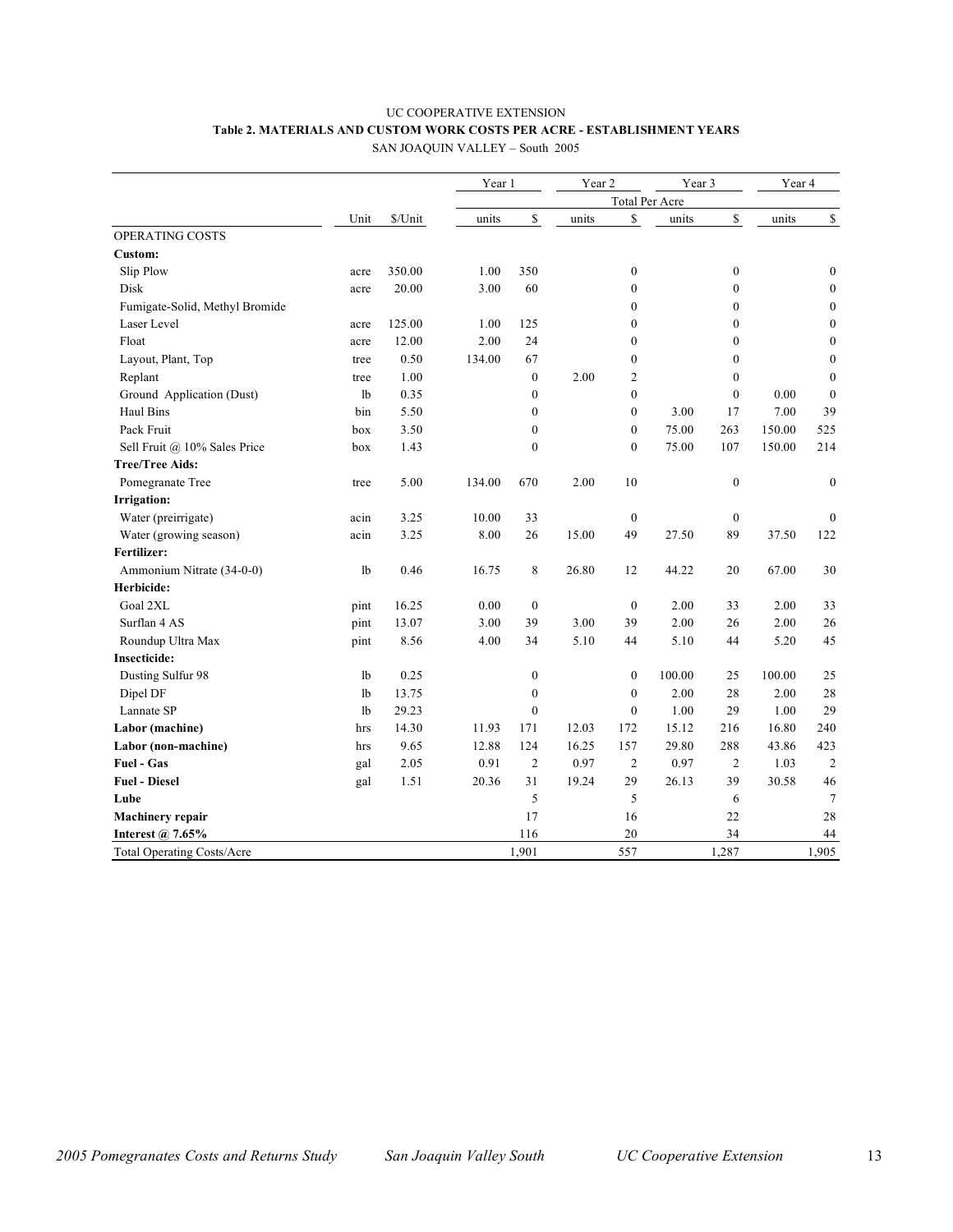## UC COOPERATIVE EXTENSION **Table 3. COSTS PER ACRE TO PRODUCE POMEGRANATES**

| SAN JOAQUIN VALLEY - South 2005 |  |  |
|---------------------------------|--|--|
|---------------------------------|--|--|

|                                              | Operation<br>Field<br>Cash and Labor Costs per Acre |       |                  |                  |                    |                  |                |      |
|----------------------------------------------|-----------------------------------------------------|-------|------------------|------------------|--------------------|------------------|----------------|------|
|                                              | Time                                                | Labor |                  | Labor Fuel, Lube | Material           | Custom/          | Total          | Your |
| Operation                                    | (Hrs/A)                                             |       |                  | Cost & Repairs   | Cost               | Rent             | Cost           | Cost |
| Cultural:                                    |                                                     |       |                  |                  |                    |                  |                |      |
| Weed: Dormant Strip (Surflan, Goal)          | 0.28                                                | 0.00  | 5                | 1                | 59                 | $\boldsymbol{0}$ | 65             |      |
| Prune: Prune & Sucker Trees (winter)         | 0.00                                                | 26.80 | 259              | $\mathbf{0}$     | $\mathbf{0}$       | $\boldsymbol{0}$ | 259            |      |
| Prune: Shred Brush 2X                        | 0.86                                                | 0.00  | 15               | 11               | $\mathbf{0}$       | $\theta$         | 26             |      |
| Weed: Spray Middles 5X (Roundup)             | 1.41                                                | 0.00  | 24               | 7                | 43                 | $\theta$         | 74             |      |
| Weed: Furrow Middles                         | 0.14                                                | 0.00  | 2                | 1                | $\mathbf{0}$       | $\theta$         | $\overline{4}$ |      |
| Irrigate: Furrow $9X$ (water $\&$ labor)     | 0.00                                                | 9.00  | 87               | $\mathbf{0}$     | 146                | $\theta$         | 233            |      |
| Insect: Aphid (Lannate)                      | 0.31                                                | 0.00  | 5.25             | 4.11             | 29.23              | $\theta$         | 39             |      |
| Fertilize: N (46-0-0)                        | 0.21                                                | 0.00  | 3.57             | 0.84             | 45.5               | $\mathbf{0}$     | 50             |      |
| Weed: Spot Spray 2X (Roundup) ATV            | 0.40                                                | 0.00  | 7                | 1                | $\overline{2}$     | $\mathbf{0}$     | 9              |      |
| Insect: Mites (Dusting Sulfur) 2X            | 0.61                                                | 0.00  | 11               | 3                | 25                 | $\mathbf{0}$     | 38             |      |
| Prune: Sucker Trees (summer)                 | 0.00                                                | 4.50  | 43               | $\boldsymbol{0}$ | $\mathbf{0}$       | $\mathbf{0}$     | 43             |      |
| Insect: Worms (Dipel)                        | 0.31                                                | 0.00  | 5                | $\overline{4}$   | 28                 | $\boldsymbol{0}$ | 37             |      |
| Pickup: Farm Use                             | 5.00                                                | 0.00  | 86               | 38               | $\boldsymbol{0}$   | $\boldsymbol{0}$ | 124            |      |
| ATV: Irrigation & General Field Use          | 3.00                                                | 0.00  | 51               | 3                | $\boldsymbol{0}$   | $\boldsymbol{0}$ | 55             |      |
| TOTAL CULTURAL COSTS                         | 12.53                                               | 40.30 | 604              | 75               | 377                | $\mathbf{0}$     | 1,055          |      |
| Harvest:                                     |                                                     |       |                  |                  |                    |                  |                |      |
| Pick Fruit                                   | 1.48                                                | 29.54 | 336              | 26               | $\boldsymbol{0}$   | $\boldsymbol{0}$ | 361            |      |
| Haul To Shed                                 | $0.00\,$                                            | 0.00  | $\boldsymbol{0}$ | $\boldsymbol{0}$ | $\boldsymbol{0}$   | 72               | 72             |      |
| Pack Fruit                                   | 0.00                                                | 0.00  | $\boldsymbol{0}$ | $\boldsymbol{0}$ | $\boldsymbol{0}$   | 1,050            | 1,050          |      |
| Sell @ 10% of Returns                        | 0.00                                                | 0.00  | $\boldsymbol{0}$ | $\boldsymbol{0}$ | $\boldsymbol{0}$   | 428              | 428            |      |
| TOTAL HARVEST COSTS                          | 1.48                                                | 29.54 | 336              | 26               | $\mathbf{0}$       | 1,549            | 1,910          |      |
| Interest on operating capital $\omega$ 7.65% |                                                     |       |                  |                  |                    |                  | 62             |      |
| TOTAL OPERATING COSTS/ACRE                   |                                                     |       | 940              | 100              | 377                | 1,549            | 3,028          |      |
| <b>CASH OVERHEAD:</b>                        |                                                     |       |                  |                  |                    |                  |                |      |
| Office Expense                               |                                                     |       |                  |                  |                    |                  | 65             |      |
| Liability Insurance                          |                                                     |       |                  |                  |                    |                  | 6              |      |
| <b>Sanitation Fees</b>                       |                                                     |       |                  |                  |                    |                  | 12             |      |
| Property Taxes                               |                                                     |       |                  |                  |                    |                  | 65             |      |
| Property Insurance                           |                                                     |       |                  |                  |                    |                  | 17             |      |
| <b>Investment Repairs</b>                    |                                                     |       |                  |                  |                    |                  | 84             |      |
| TOTAL CASH OVERHEAD COSTS                    |                                                     |       |                  |                  |                    |                  | 249            |      |
| TOTAL CASH COSTS/ACRE                        |                                                     |       |                  |                  |                    |                  | 3,277          |      |
| <b>NON-CASH OVERHEAD:</b>                    |                                                     |       | Per producing    |                  | <b>Annual Cost</b> |                  |                |      |
|                                              |                                                     |       | Acre             |                  | Capital Recovery   |                  |                |      |
| <b>Buildings</b>                             |                                                     |       | 474              |                  | 41                 |                  | 41             |      |
| <b>Fuel Tanks</b>                            |                                                     |       | 37               |                  | 3                  |                  | 3              |      |
| Shop Tools                                   |                                                     |       | 126              |                  | 12                 |                  | 12             |      |
| Irrigation System - Flood                    |                                                     |       | 430              |                  | 34                 |                  | 34             |      |
| Orchard Establishment                        |                                                     |       | 3,947            |                  | 237                |                  | 237            |      |
| Land                                         |                                                     |       | 3,152            |                  | 262                |                  | 262            |      |
| Equipment                                    |                                                     |       | 686              |                  | 99                 |                  | 99             |      |
| TOTAL NON-CASH OVERHEAD COSTS                |                                                     |       | 8,852            |                  | 688                |                  | 688            |      |
| TOTAL COSTS/ACRE                             |                                                     |       |                  |                  |                    |                  | 3,966          |      |
|                                              |                                                     |       |                  |                  |                    |                  |                |      |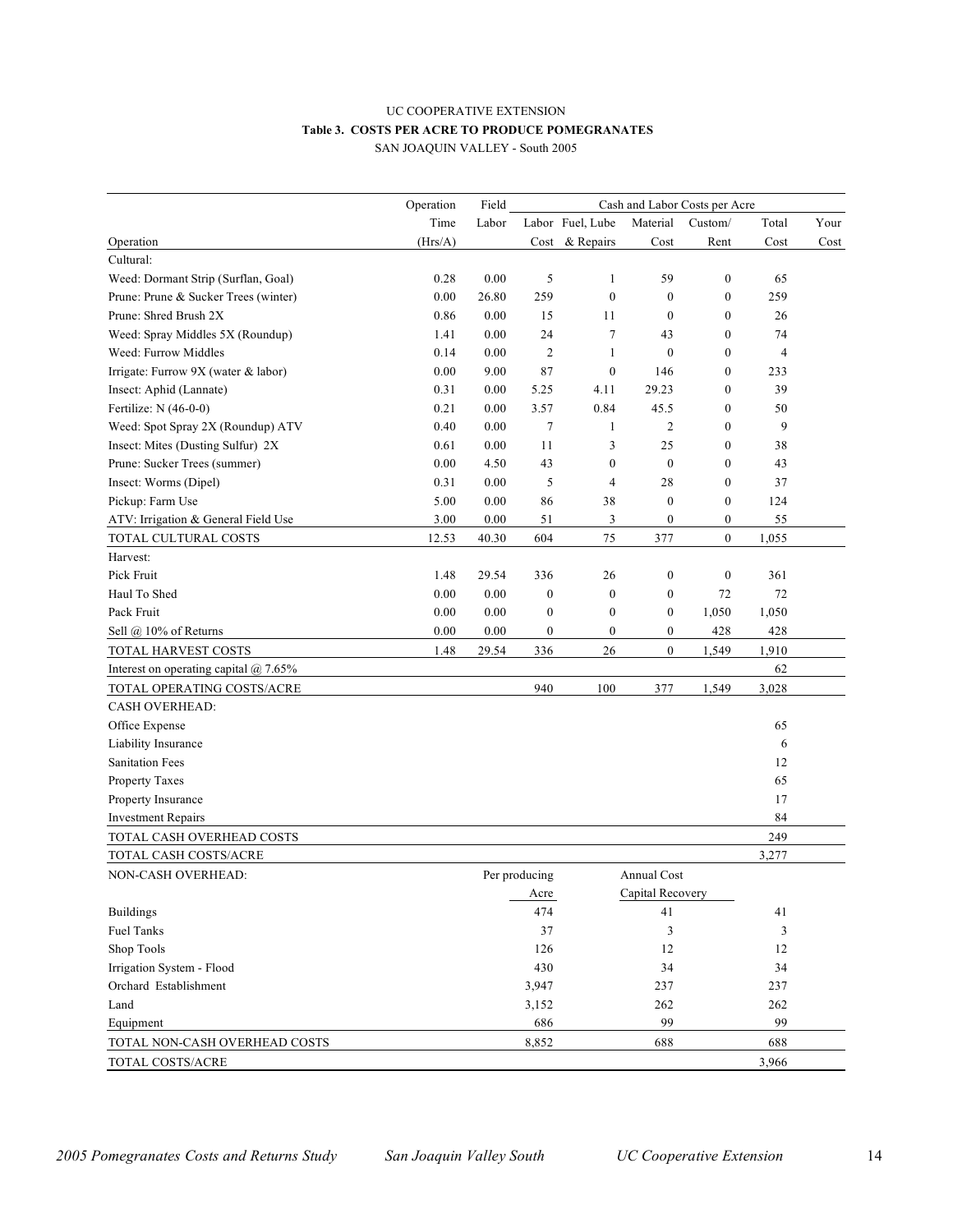## UC COOPERATIVE EXTENSION **Table 4. COSTS AND RETURNS PER ACRE TO PRODUCE POMEGRANATES**

SAN JOAQUIN VALLEY - South 2005

|                                            | Quantity/ |      | Price or | Value or                 | Your |
|--------------------------------------------|-----------|------|----------|--------------------------|------|
|                                            | Acre      |      |          | Unit Cost/Unit Cost/Acre | Cost |
| <b>GROSS RETURNS</b>                       |           |      |          |                          |      |
| Pomegranate                                | 300.00    | box  | 14.25    | 4,275                    |      |
| OPERATING COSTS                            |           |      |          |                          |      |
| Herbicide:                                 |           |      |          |                          |      |
| Surflan 4 AS                               | 2.00      | pint | 13.07    | 26                       |      |
| Goal 2 XL                                  | 2.00      | pint | 16.45    | 33                       |      |
| Roundup Ultra Max                          | 5.20      | pint | 8.56     | 45                       |      |
| Irrigate:                                  |           |      |          |                          |      |
| Water                                      | 45.00     | acin | 3.25     | 146                      |      |
| <b>Fertilizer:</b>                         |           |      |          |                          |      |
| Ammonium Nitrate 34-0-0                    | 100.00    | lb N | 0.46     | 46                       |      |
| <b>Insecticide:</b>                        |           |      |          |                          |      |
| Lannate SP                                 | 1.00      | 1b   | 29.23    | 29                       |      |
| Dusting Sulfur 98                          | 100.00    | 1b   | 0.25     | 25                       |      |
| Dipel DF                                   | 2.00      | 1b   | 13.75    | 28                       |      |
| Custom/Contract:                           |           |      |          |                          |      |
| Haul Fruit (field to packing shed)         | 13.00     | bin  | 5.50     | 72                       |      |
| Pack Fruit                                 | 300.00    | box  | 3.50     | 1,050                    |      |
| Sell @ 10% of Returns                      | 300.00    | box  | 1.425    | 428                      |      |
| Labor (machine)                            | 18.57     | hrs  | 14.30    | 266                      |      |
| Labor (non-machine)                        | 69.84     | hrs  | 9.65     | 674                      |      |
| <b>Fuel - Gas</b>                          | 1.03      | gal  | 2.05     | $\overline{c}$           |      |
| <b>Fuel - Diesel</b>                       | 36.97     | gal  | 1.51     | 56                       |      |
| Lube                                       |           |      |          | 9                        |      |
| <b>Machinery repair</b>                    |           |      |          | 34                       |      |
| Interest on operating capital @ 7.65%      |           |      |          | 62                       |      |
| TOTAL OPERATING COSTS/ACRE                 |           |      |          | 3,028                    |      |
| NET RETURNS ABOVE OPERATING COSTS          |           |      |          | 1,247                    |      |
| <b>CASH OVERHEAD COSTS:</b>                |           |      |          |                          |      |
| Office Expense                             |           |      |          | 65                       |      |
| Liability Insurance                        |           |      |          | 6                        |      |
| <b>Sanitation Fees</b>                     |           |      |          | 12                       |      |
| Property Taxes                             |           |      |          | 65                       |      |
| Property Insurance                         |           |      |          | 17                       |      |
| <b>Investment Repairs</b>                  |           |      |          | 84                       |      |
| TOTAL CASH OVERHEAD COSTS/ACRE             |           |      |          | 249                      |      |
| TOTAL CASH COSTS/ACRE                      |           |      |          | 3,277                    |      |
| NON-CASH OVERHEAD COSTS (Capital Recovery) |           |      |          |                          |      |
| <b>Buildings</b>                           |           |      |          | 41                       |      |
| <b>Fuel Tanks</b>                          |           |      |          | 3                        |      |
| Shop Tools                                 |           |      |          | 12                       |      |
| Irrigation System - Flood                  |           |      |          | 34                       |      |
| Orchard Establishment                      |           |      |          | 237                      |      |
| Land                                       |           |      |          | 262                      |      |
| Equipment                                  |           |      |          | 99                       |      |
| TOTAL NON-CASH OVERHEAD COSTS/ACRE         |           |      |          | 688                      |      |
| TOTAL COSTS/ACRE                           |           |      |          | 3,965                    |      |
| NET RETURNS ABOVE TOTAL COSTS              |           |      |          | 310                      |      |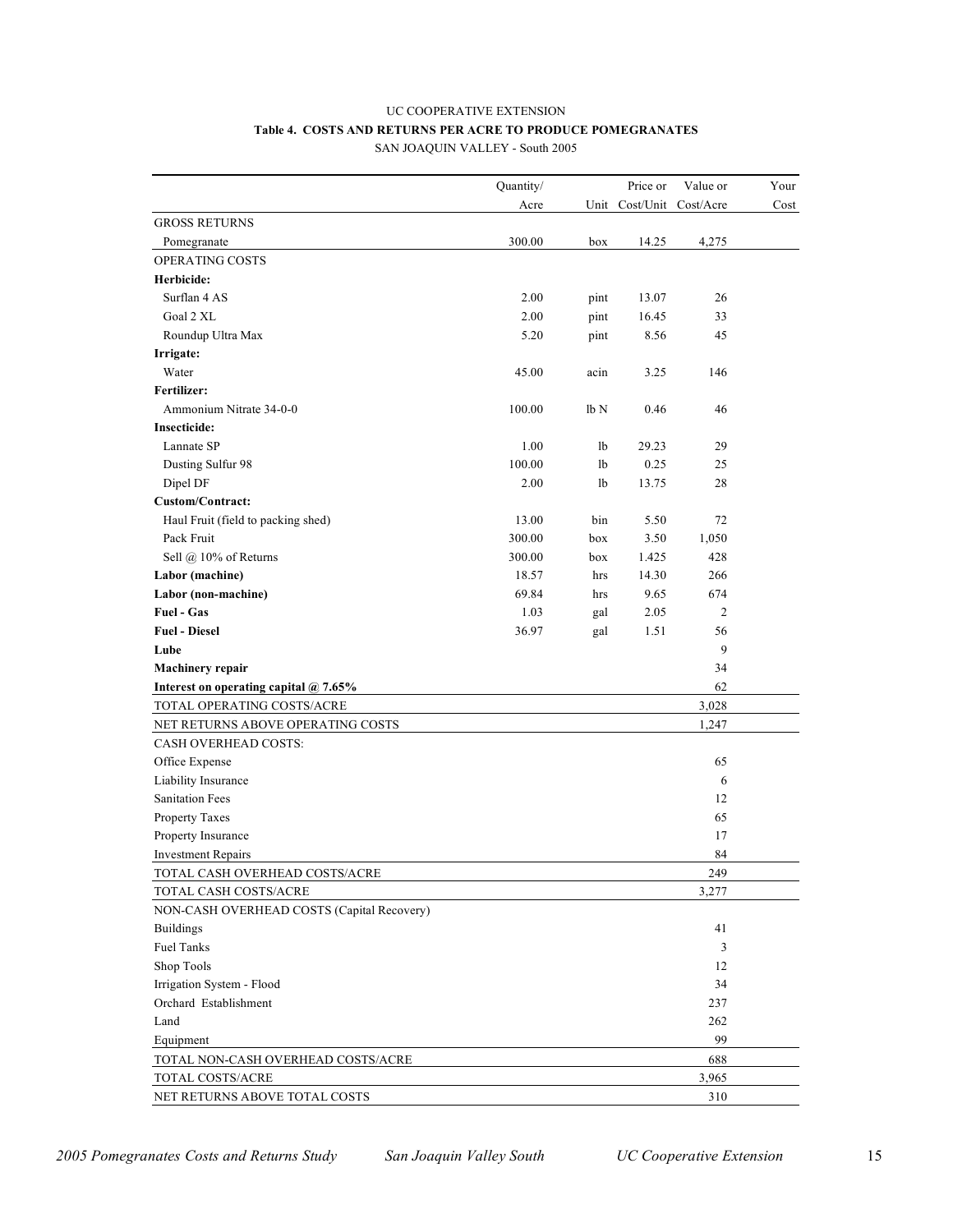#### UC COOPERATIVE EXTENSION **Table 5. MONTHLY CASH COSTS PER ACRE TO PRODUCE POMEGRANATES** SAN JOAQUIN VALLEY - South 2005

| Beginning JAN 05                             | <b>JAN</b>     | <b>FEB</b>     | <b>MAR</b>       | <b>APR</b>     | <b>MAY</b>     | <b>JUN</b> | <b>JUL</b> | <b>AUG</b>       | <b>SEP</b> | OCT        | <b>NOV</b>       |                  | DEC TOTAL      |
|----------------------------------------------|----------------|----------------|------------------|----------------|----------------|------------|------------|------------------|------------|------------|------------------|------------------|----------------|
| Ending DEC 05                                | 05             | 05             | 05               | 05             | 05             | 05         | 05         | 05               | 05         | 05         | 05               | 05               |                |
| Cultural:                                    |                |                |                  |                |                |            |            |                  |            |            |                  |                  |                |
| Weed: Dormant Strip (Surflan, Goal)          | 65             |                |                  |                |                |            |            |                  |            |            |                  |                  | 65             |
| Prune: Prune & Sucker Trees (winter)         | 259            |                |                  |                |                |            |            |                  |            |            |                  |                  | 259            |
| Prune: Shred Brush 2X                        | 13             |                |                  |                |                | 13         |            |                  |            |            |                  |                  | 26             |
| Weed: Spray Middles 5X (Roundup)             |                | 15             |                  | 15             |                | 15         | 15         |                  | 15         |            |                  |                  | 74             |
| Weed: Furrow Middles (1X per 4 years)        |                |                |                  | $\overline{4}$ |                |            |            |                  |            |            |                  |                  | $\overline{4}$ |
| Irrigate: Furrow 9X (water & labor)          |                |                |                  | 22             | 22             | 56         | 56         | 52               | 26         |            |                  |                  | 233            |
| Insect: Aphid (Lannate)                      |                |                |                  | 39             |                |            |            |                  |            |            |                  |                  | 39             |
| Fertilize: N (46-0-0)                        |                |                |                  |                | 50             |            |            |                  |            |            |                  |                  | 50             |
| Weed: Spot Spray 2X (Roundup) ATV            |                |                |                  |                | 5              |            | 5          |                  |            |            |                  |                  | 9              |
| Insect: Mites (Dusting sulfur) 2X            |                |                |                  |                | 19             | 19         |            |                  |            |            |                  |                  | 39             |
| Prune: Sucker Trees (summer                  |                |                |                  |                |                | 43         |            |                  |            |            |                  |                  | 43             |
| Insect: Worms (Dipel)                        |                |                |                  |                |                |            | 37         |                  |            |            |                  |                  | 37             |
| Pickup: Farm Use                             | 10             | 10             | 10               | 10             | 10             | 10         | 10         | 10               | 10         | 10         | 10               | 10               | 124            |
| ATV: Irrigation & General Field Use          | 5              | 5              | 5                | 5              | 5              | 5          | 5          | 5                | 5          | $\sqrt{5}$ |                  |                  | 55             |
| TOTAL CULTURAL COSTS                         | 353            | 31             | 16               | 95             | 111            | 162        | 128        | 68               | 56         | 16         | 10               | 10               | 1,055          |
| Harvest:                                     |                |                |                  |                |                |            |            |                  |            |            |                  |                  |                |
| Pick Fruit                                   |                |                |                  |                |                |            |            |                  | 181        | 181        |                  |                  | 361            |
| Haul To Shed                                 |                |                |                  |                |                |            |            |                  | 36         | 36         |                  |                  | 72             |
| Pack Fruit                                   |                |                |                  |                |                |            |            |                  | 525        | 525        |                  |                  | 1,050          |
| Sell @ 10% of Returns                        |                |                |                  |                |                |            |            |                  | 214        | 214        |                  |                  | 428            |
| TOTAL HARVEST COSTS                          |                |                |                  |                |                |            |            | $\boldsymbol{0}$ | 955        | 955        | $\boldsymbol{0}$ | $\boldsymbol{0}$ | 1,910          |
| Interest on operating capital $\omega$ 7.65% | $\overline{c}$ | $\overline{2}$ | $\mathfrak{Z}$   | $\mathfrak{Z}$ | $\overline{4}$ | 5          | 6          | 6                | 13         | 19         | $\boldsymbol{0}$ | $-0.13$          | 62             |
| TOTAL OPERATING COSTS/ACRE                   | 355            | 33             | 18               | 98             | 115            | 167        | 134        | 74               | 1,024      | 990        | 10               | 10               | 3,028          |
| <b>CASH OVERHEAD:</b>                        |                |                |                  |                |                |            |            |                  |            |            |                  |                  |                |
| Office Expense                               | 5              | 5              | 5                | 5              | 5              | 5          | 5          | 5                | 5          | 5          | 5                | 5                | 65             |
| Liability Insurance                          |                | 6              |                  |                |                |            |            |                  |            |            |                  |                  | 6              |
| <b>Sanitation Fees</b>                       |                | 12             |                  |                |                |            |            |                  |            |            |                  |                  | 12             |
| Property Taxes                               | 32             |                |                  |                |                |            | 32         |                  |            |            |                  |                  | 65             |
| Property Insurance                           | 9              |                |                  |                |                |            | 9          |                  |            |            |                  |                  | 17             |
| <b>Investment Repairs</b>                    | 7              | $\tau$         | $\boldsymbol{7}$ | 7              | $\overline{7}$ | $\tau$     | $\tau$     | 7                | 7          | 7          | $\tau$           | $\tau$           | 84             |
| TOTAL CASH OVERHEAD COSTS                    | 53             | 30             | 12               | 12             | 12             | 12         | 53         | 12               | 12         | 12         | 12               | 12               | 249            |
| TOTAL CASH COSTS/ACRE                        | 408            | 63             | 31               | 110            | 128            | 179        | 187        | 86               | 1,037      | 1,002      | 23               | 23               | 3,277          |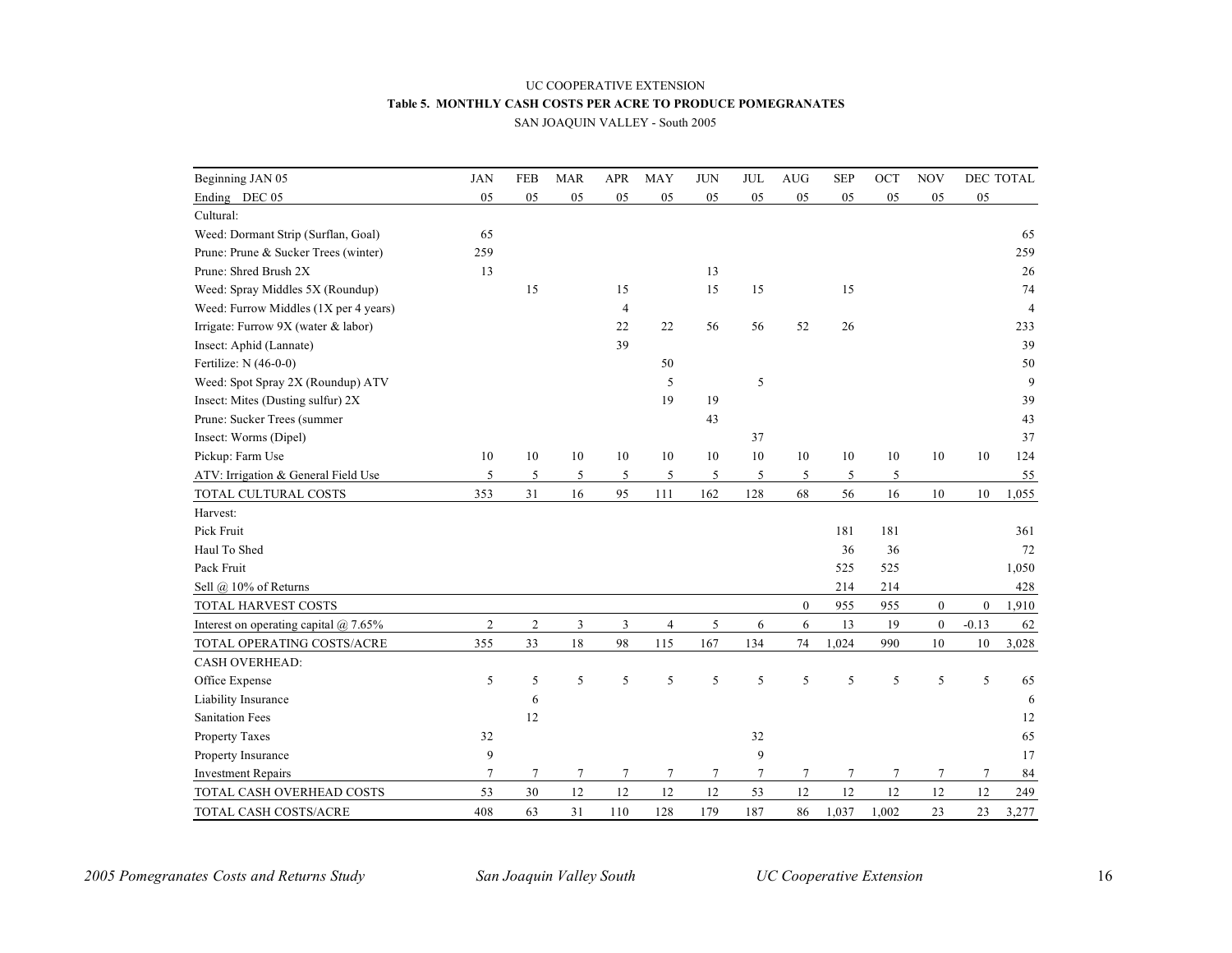#### UC COOPERATIVE EXTENSION **Table 6. RANGING ANALYSIS** SAN JOAQUIN VALLEY – South 2005

#### COSTS PER ACRE AT VARYING YIELD TO PRODUCE POMEGRANATES

|                                   | YIELD (28 lb box/acre) |       |       |       |       |       |       |       |  |  |
|-----------------------------------|------------------------|-------|-------|-------|-------|-------|-------|-------|--|--|
|                                   | 200                    | 225   | 250   | 275   | 300   | 325   | 350   | 375   |  |  |
| <b>OPERATING COSTS:</b>           |                        |       |       |       |       |       |       |       |  |  |
| Cultural Cost                     | 1,055                  | 1,055 | 1,055 | 1,055 | 1,055 | 1,055 | 1,055 | 1,055 |  |  |
| Harvest: Pick & Haul              | 289                    | 325   | 361   | 397   | 433   | 469   | 505   | 541   |  |  |
| Pack & Sell                       | 985                    | 1,108 | 1,231 | 1,354 | 1,478 | 1,601 | 1,724 | 1,847 |  |  |
| Interest on operating capital     | 56                     | 58    | 59    | 61    | 62    | 64    | 65    | 67    |  |  |
| <b>TOTAL OPERATING COSTS/ACRE</b> | 2,385                  | 2,546 | 2,706 | 2,867 | 3,028 | 3,189 | 3,349 | 3,510 |  |  |
| <b>Total Operating Costs/box</b>  | 11.93                  | 11.32 | 10.83 | 10.43 | 10.09 | 9.81  | 9.57  | 9.36  |  |  |
| <b>CASH OVERHEAD COSTS/ACRE</b>   | 250                    | 251   | 250   | 250   | 250   | 250   | 250   | 250   |  |  |
| <b>TOTAL CASH COSTS/ACRE</b>      | 2,635                  | 2,797 | 2,956 | 3,117 | 3,278 | 3,439 | 3,599 | 3,760 |  |  |
| <b>Total Cash Costs/box</b>       | 13.18                  | 12.43 | 11.83 | 11.34 | 10.93 | 10.58 | 10.28 | 10.03 |  |  |
| NON-CASH OVERHEAD COSTS/ACRE      | 670                    | 671   | 672   | 674   | 675   | 676   | 677   | 678   |  |  |
| <b>TOTAL COSTS/ACRE</b>           | 3,305                  | 3,468 | 3,628 | 3,791 | 3,953 | 4,115 | 4,276 | 4,438 |  |  |
| <b>Total Costs/box</b>            | 16.53                  | 15.42 | 14.51 | 13.79 | 13.18 | 12.66 | 12.22 | 11.84 |  |  |

#### NET RETURNS PER ACRE ABOVE OPERATING COSTS

| <b>PRICE</b>                  | YIELD (28 lb box/acre) |        |        |       |        |        |        |        |  |  |  |  |
|-------------------------------|------------------------|--------|--------|-------|--------|--------|--------|--------|--|--|--|--|
| $\frac{\text{S}}{\text{box}}$ | 200                    | 225    | 250    | 275   | 300    | 325    | 350    | 375    |  |  |  |  |
| 8.25                          | $-735$                 | -690   | $-644$ | -599  | $-553$ | $-508$ | $-462$ | $-417$ |  |  |  |  |
| 10.25                         | $-335$                 | $-240$ | $-144$ | $-49$ | 47     | 142    | 238    | 333    |  |  |  |  |
| 12.25                         | 65                     | 210    | 356    | 501   | 647    | 792    | 938    | 1,083  |  |  |  |  |
| 14.25                         | 465                    | 660    | 856    | 1,051 | 1.247  | 1,442  | 1,638  | 1,833  |  |  |  |  |
| 16.25                         | 865                    | 1,110  | 1,356  | 1,601 | 1,847  | 2,092  | 2,338  | 2,583  |  |  |  |  |
| 18.25                         | 1,265                  | 1,560  | 1,856  | 2,151 | 2,447  | 2,742  | 3,038  | 3,333  |  |  |  |  |
| 20.25                         | 1,665                  | 2,010  | 2,356  | 2,701 | 3,047  | 3,392  | 3,738  | 4,083  |  |  |  |  |

#### NET RETURNS PER ACRE ABOVE CASH COST

| <b>PRICE</b>                  | YIELD (28 lb box/acre) |        |        |        |        |        |        |        |  |  |  |  |
|-------------------------------|------------------------|--------|--------|--------|--------|--------|--------|--------|--|--|--|--|
| $\frac{\text{S}}{\text{box}}$ | 200                    | 225    | 250    | 275    | 300    | 325    | 350    | 375    |  |  |  |  |
| 8.25                          | $-985$                 | $-941$ | $-894$ | $-849$ | $-803$ | $-758$ | $-712$ | $-667$ |  |  |  |  |
| 10.25                         | $-585$                 | $-491$ | $-394$ | $-299$ | $-203$ | $-108$ | $-12$  | 83     |  |  |  |  |
| 12.25                         | $-185$                 | $-41$  | 106    | 251    | 397    | 542    | 688    | 833    |  |  |  |  |
| 14.25                         | 215                    | 409    | 606    | 801    | 997    | 1,192  | 1,388  | 1,583  |  |  |  |  |
| 16.25                         | 615                    | 859    | 1,106  | 1,351  | 1,597  | 1,842  | 2,088  | 2,333  |  |  |  |  |
| 18.25                         | 1,015                  | 1,309  | 1,606  | 1,901  | 2,197  | 2.492  | 2,788  | 3,083  |  |  |  |  |
| 20.25                         | 1,415                  | 1,759  | 2,106  | 2,451  | 2,797  | 3,142  | 3,488  | 3,833  |  |  |  |  |

#### NET RETURNS PER ACRE ABOVE TOTAL COST

| <b>PRICE</b>                  | YIELD (28 lb box/acre) |          |          |          |          |          |          |          |  |  |  |  |
|-------------------------------|------------------------|----------|----------|----------|----------|----------|----------|----------|--|--|--|--|
| $\frac{\text{S}}{\text{box}}$ | 200                    | 225      | 250      | 275      | 300      | 325      | 350      | 375      |  |  |  |  |
| 8.25                          | $-1.655$               | $-1.612$ | $-1,566$ | $-1,523$ | $-1,478$ | $-1,434$ | $-1,389$ | $-1,345$ |  |  |  |  |
| 10.25                         | $-1.255$               | $-1,162$ | $-1,066$ | $-973$   | $-878$   | $-784$   | $-689$   | $-595$   |  |  |  |  |
| 12.25                         | $-855$                 | $-712$   | $-566$   | $-423$   | $-278$   | $-134$   | 11       | 155      |  |  |  |  |
| 14.25                         | $-455$                 | $-262$   | -66      | 127      | 322      | 516      | 711      | 905      |  |  |  |  |
| 16.25                         | $-55$                  | 188      | 434      | 677      | 922      | 1,166    | 1,411    | 1,655    |  |  |  |  |
| 18.25                         | 345                    | 638      | 934      | 1,227    | 1,522    | 1,816    | 2,111    | 2,405    |  |  |  |  |
| 20.25                         | 745                    | 1,088    | 1,434    | 1,777    | 2,122    | 2,466    | 2,811    | 3,155    |  |  |  |  |
|                               |                        |          |          |          |          |          |          |          |  |  |  |  |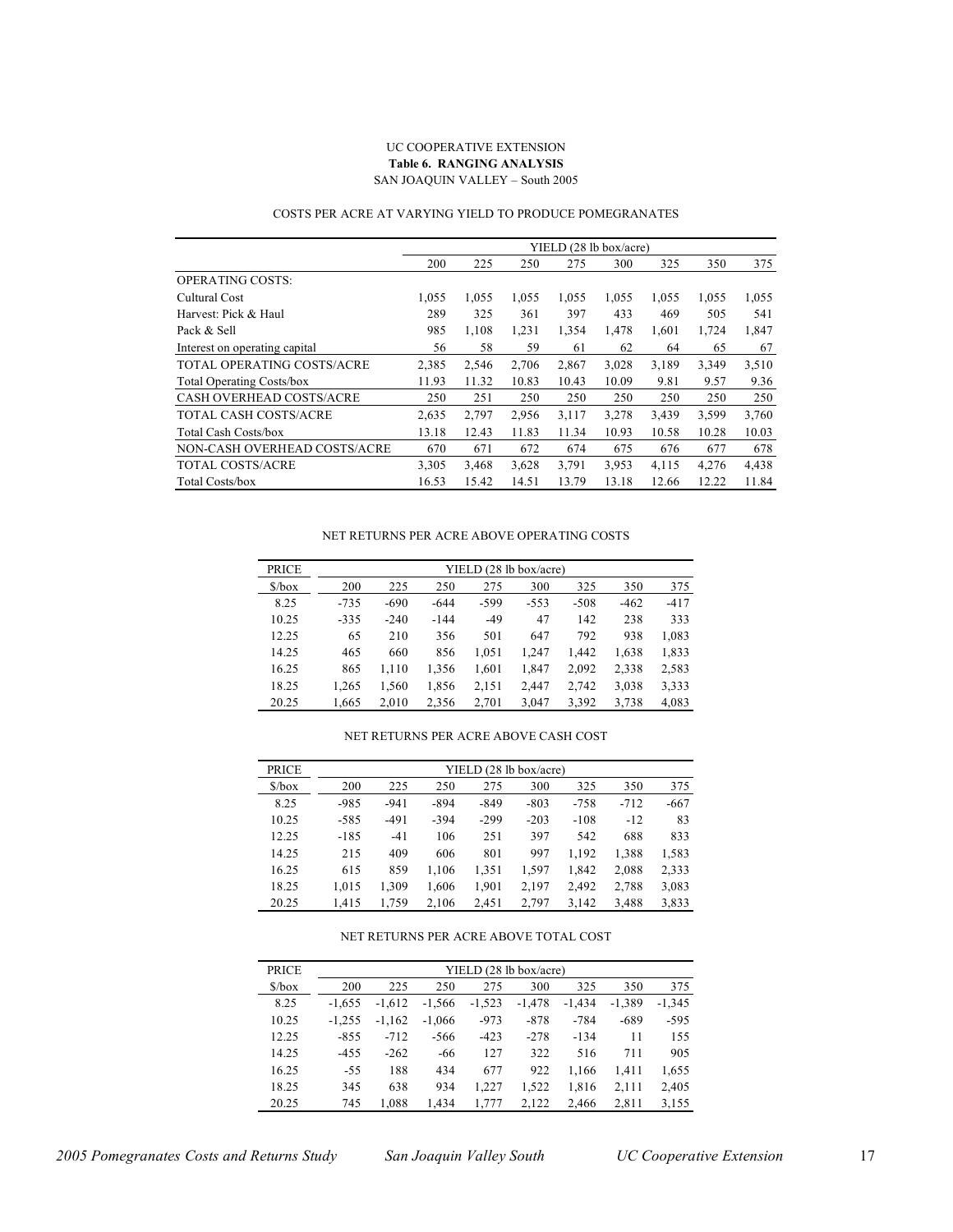#### UC COOPERATIVE EXTENSION **Table7. WHOLE FARM ANNUAL EQUIPMENT, INVESTMENT, AND BUSINESS OVERHEAD COSTS** SAN JOAQUIN VALLEY - South 2005

|    |                         |         |         |         |          | Cash Overhead  |       |        |
|----|-------------------------|---------|---------|---------|----------|----------------|-------|--------|
|    |                         |         | Yrs     | Salvage | Capital  | Insur-         |       |        |
| Yr | Description             | Price   | Life    | Value   | Recovery | ance           | Taxes | Total  |
| 05 | 40 HP 2WD Tractor       | 14,263  | 15      | 2,777   | 1,350    | 59             | 85    | 1,494  |
| 05 | 80 HP MFWD Tractor      | 54,532  | 15      | 10,616  | 5,163    | 225            | 326   | 5,714  |
| 05 | All Terrain Vehicle     | 5,790   | 7       | 2,196   | 776      | 28             | 40    | 844    |
| 05 | Bin Trailers W/Bin #1   | 10,500  | 7       | 2,679   | 1,563    | 45             | 66    | 1,674  |
| 05 | Bin Trailers W/Bin #2   | 10,500  | 7       | 2,679   | 1,563    | 45             | 66    | 1,674  |
| 05 | Crowder - 13'           | 3,500   | 15      | 336     | 346      | 13             | 19    | 378    |
| 05 | Duster $-3$ point       | 5,000   | 10      | 884     | 613      | 20             | 29    | 662    |
| 05 | Mower/Chopper - 8'      | 6,713   | 10      | 1,187   | 823      | 27             | 40    | 890    |
| 05 | Orchard Sprayer 500 gal | 19,741  | 10      | 3,491   | 2,419    | 80             | 116   | 2,615  |
| 05 | Pickup Truck - 3/4 ton  | 32,000  | 7       | 12,139  | 4,289    | 152            | 221   | 4,662  |
| 05 | Spot Sprayer ATV 20 gal | 511     | 10      | 90      | 63       | $\overline{2}$ | 3     | 68     |
| 05 | Weed Sprayer 100 G      | 3,424   | 10      | 606     | 419      | 14             | 20    | 453    |
|    | <b>TOTAL</b>            | 161,474 | 166,474 |         | 39,680   | 19,386         | 710   | 1,031  |
|    | $60\%$ of New Cost $*$  | 99,884  |         | 23,808  | 11,632   | 426            | 619   | 12,677 |

#### ANNUAL EQUIPMENT COSTS

\*Used to reflect a mix of new and used equipment

#### ANNUAL INVESTMENT COSTS

|                         |         |      |         |          | Cash Overhead |       |                |        |
|-------------------------|---------|------|---------|----------|---------------|-------|----------------|--------|
|                         |         | Yrs  | Salvage | Capital  |               |       |                |        |
| Description             | Price   | Life | Value   | Recovery | Insurance     | Taxes | Repairs        | Total  |
| <b>INVESTMENT</b>       |         |      |         |          |               |       |                |        |
| Buildings 1,800 sqft    | 45.000  | 20   |         | 3,926    | 155           | 225   | 900            | 5,206  |
| Orchard Establishment   | 31,520  | 22   |         | 2,620    | 109           | 158   | 630            | 3,516  |
| Irrigation System       | 40,850  | 25   |         | 3,199    | 141           | 204   | 817            | 4,361  |
| Fuel Tanks 2-250 gal    | 3.500   | 20   | 350     | 296      | 13            | 19    | 70             | 398    |
| Land                    | 375,000 | 25   | 375,000 | 22,538   | $\mathbf{0}$  | 3,750 | $\overline{0}$ | 26,288 |
| Shop Tools              | 12.000  | 15   | 1,200   | 1,185    | 46            | 66    | 240            | 1,537  |
| <b>TOTAL INVESTMENT</b> | 507,870 |      | 376,550 | 33,763   | 464           | 4,422 | 2,657          | 41,305 |

#### ANNUAL BUSINESS OVERHEAD COSTS

|                        | Units/ |      | Price/ | Total |
|------------------------|--------|------|--------|-------|
| Description            | Farm   | Unit | Unit   | Cost  |
| Liability Insurance    | 95     | acre | 5.57   | 529   |
| Office Expense         | 95     | acre | 65.00  | 6,175 |
| <b>Sanitation Fees</b> | 95     | acre | 12.37  | 1.175 |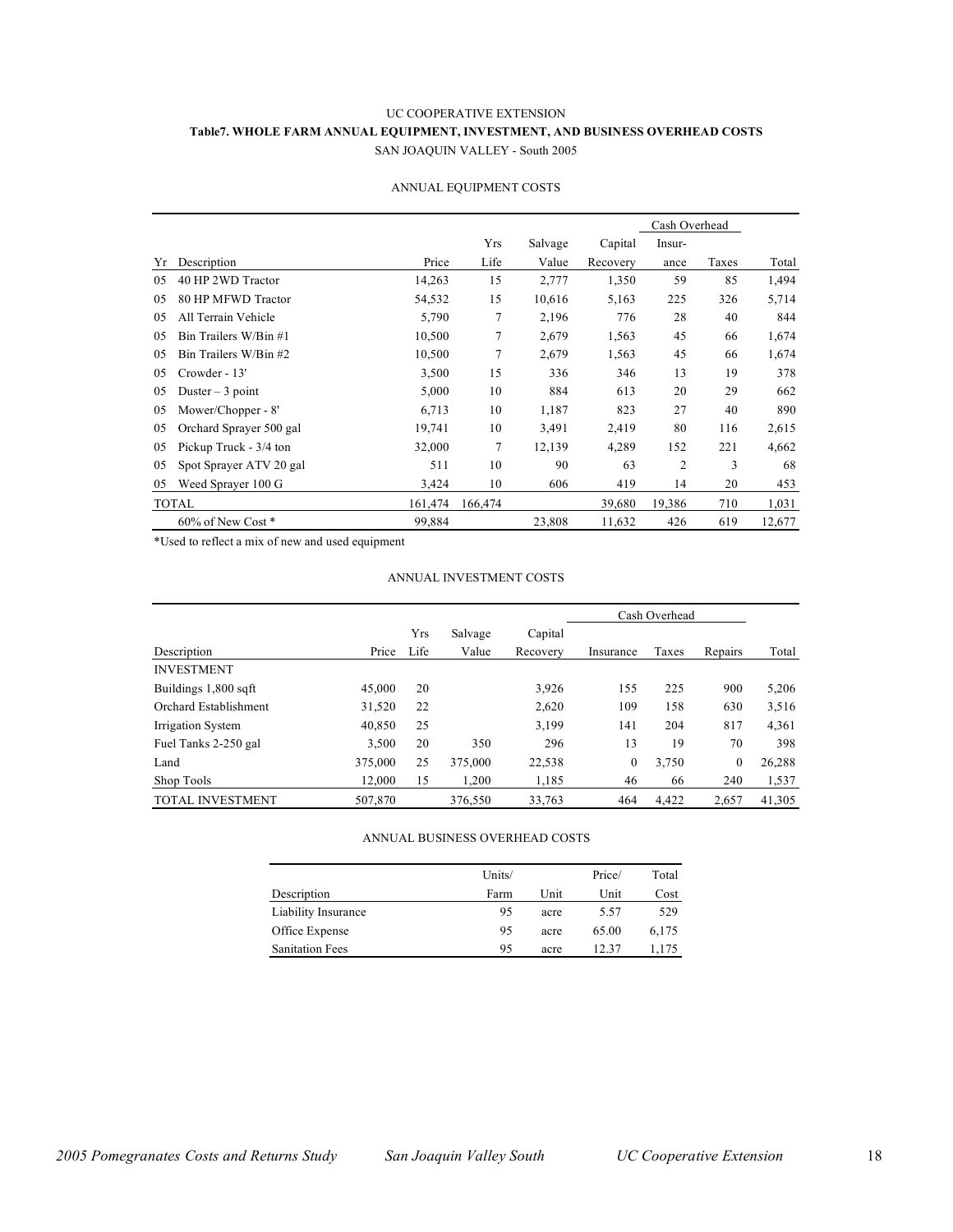#### UC COOPERATIVE EXTENSION **Table 8. HOURLY EQUIPMENT COSTS** SAN JOAQUIN VALLEY - South 2005

|                            |        |          | <b>COSTS PER HOUR</b> |       |         |           |       |           |  |  |
|----------------------------|--------|----------|-----------------------|-------|---------|-----------|-------|-----------|--|--|
|                            | Actual |          | Cash Overhead         |       |         | Operating |       |           |  |  |
|                            | Hours  | Capital  | Insur-                |       |         | Fuel $\&$ | Total | Total     |  |  |
| Yr Description             | Used   | Recovery | ance                  | Taxes | Repairs | Lube      | Oper. | Costs/Hr. |  |  |
| 05 40 HP 2WD Tractor       | 200    | 1.01     | 0.04                  | 0.06  | 0.26    | 3.41      | 3.67  | 4.78      |  |  |
| 05 80 HP MFWD Tractor      | 800    | 3.87     | 0.17                  | 0.24  | 2.35    | 6.82      | 9.17  | 13.45     |  |  |
| 05 All Terrain Vehicle     | 285    | 1.63     | 0.06                  | 0.08  | 0.43    | 0.71      | 1.14  | 2.91      |  |  |
| 05 Bin Trailers W/Bin #1   | 382    | 2.46     | 0.07                  | 0.10  | 1.57    | 0.00      | 1.57  | 4.20      |  |  |
| 05 Bin Trailers W/Bin #2   | 382    | 2.46     | 0.07                  | 0.10  | 1.57    | 0.00      | 1.57  | 4.20      |  |  |
| $05$ Crowder - 13'         | 133    | 1.56     | 0.06                  | 0.09  | 0.93    | 0.00      | 0.93  | 2.64      |  |  |
| 05 Duster 3 point          | 200    | 1.84     | 0.06                  | 0.09  | 0.85    | 0.00      | 0.85  | 2.84      |  |  |
| 05 Mower/Chopper - 8'      | 200    | 2.47     | 0.08                  | 0.12  | 2.78    | 0.00      | 2.78  | 5.45      |  |  |
| 05 Orchard prayer 500 gal  | 200    | 7.25     | 0.24                  | 0.35  | 3.35    | 0.00      | 3.35  | 11.19     |  |  |
| 05 Pickup Truck - 3/4 ton  | 285    | 9.03     | 0.32                  | 0.46  | 2.35    | 5.21      | 7.56  | 17.37     |  |  |
| 05 Spot Sprayer ATV 20 gal | 150    | 0.25     | 0.01                  | 0.01  | 0.14    | 0.00      | 0.14  | 0.41      |  |  |
| 05 Weed Sprayer 100 G      | 150    | 1.68     | 0.06                  | 0.08  | 0.92    | 0.00      | 0.92  | 2.74      |  |  |